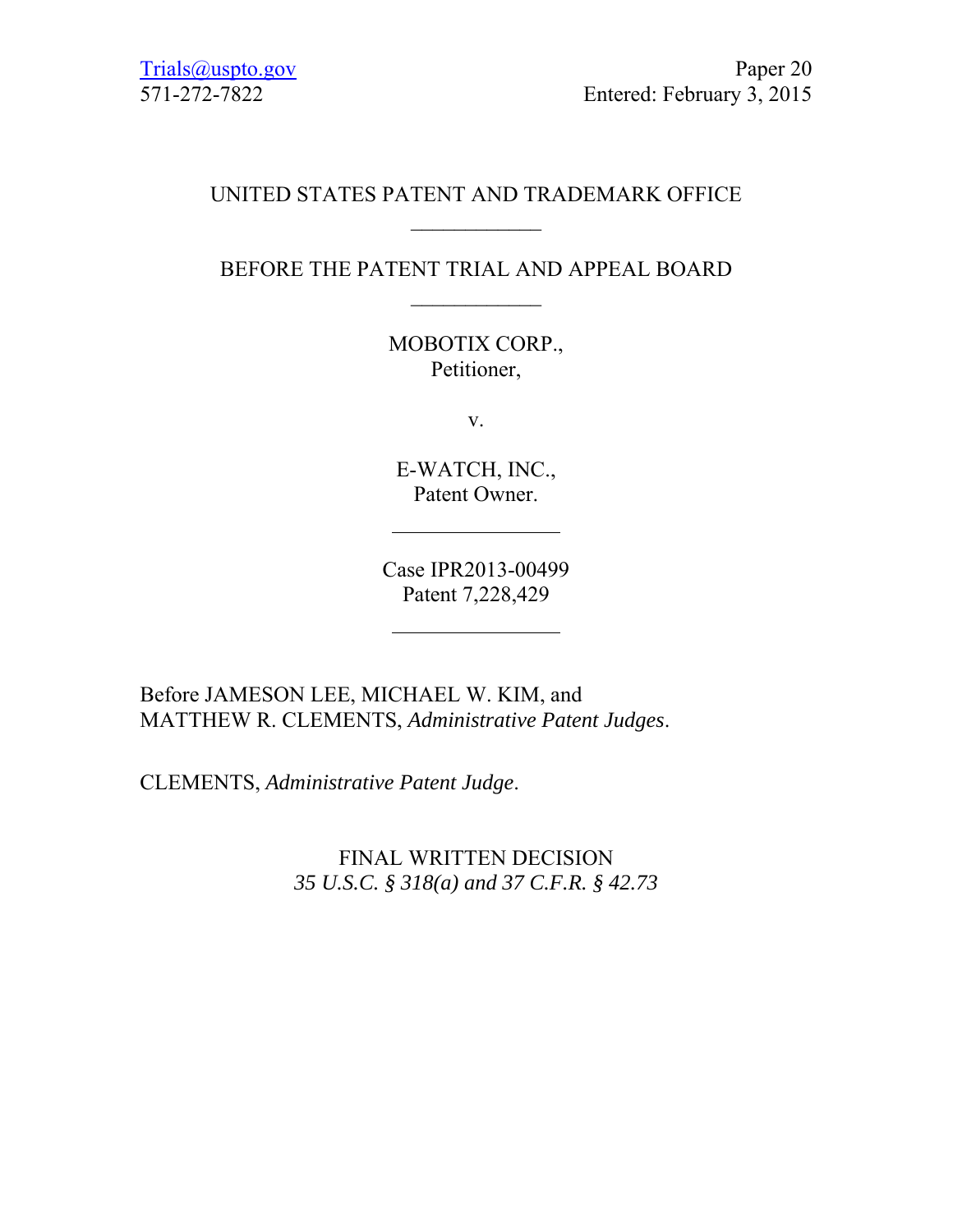$\overline{a}$ 

## I. INTRODUCTION

Mobotix Corp. ("Petitioner") filed a Corrected Petition requesting *inter partes* review of claims 1–3, 15–21, 23–26, 29–32, 34, 36, 37, 39–50, 52–68, and 70–76 of U.S. Patent No. 7,228,429 (Ex. 1101, "the '429 patent").<sup>1</sup> Paper 4 ("Pet."). e-Watch, Inc. ("Patent Owner") did not file a Preliminary Response. On February 10, 2014, we instituted an *inter partes*  review of claims 15–21, 23–26, 29–32, 34, 36, 37, 39, 41–50, 52–58, 60, 62–67, and 70–76 on certain grounds of unpatentability alleged in the Petition. Paper 13 ("Dec."). After institution of trial, Patent Owner did not file a Patent Owner Response. An oral argument was not held.

The Board has jurisdiction under 35 U.S.C. § 6(c). In this Final Written Decision, issued pursuant to 35 U.S.C. § 318(a) and 37 C.F.R. § 42.73, we determine Petitioner has shown, by a preponderance of the evidence, that all claims for which trial is instituted, claims 15–21, 23–26, 29–32, 34, 36, 37, 39, 41–50, 52–58, 60, 62–67, and 70–76 are unpatentable.

## *A. The '429 Patent*

The subject matter of the '429 patent relates to sensor, monitor, and control appliance devices generally utilized in monitoring and surveillance systems, and is specifically adapted to a network adaptation of such

<sup>&</sup>lt;sup>1</sup> The Petition includes several inconsistent listings of claims for which review is sought. *Compare,* Pet. 1 (omitting claims 32, 34, 36, 37, 63, and 64), *with* Pet. 3, 60 (including claims 32, 34, and 36, but omitting claim 37). In addition, all three lists omit claims 1–3 despite the Petition including analysis of those claims, and include claim 68 despite the Petition providing no analysis with respect to that claim. Pet. 45–46, 54–60. We determine that these inconsistencies are clerical errors.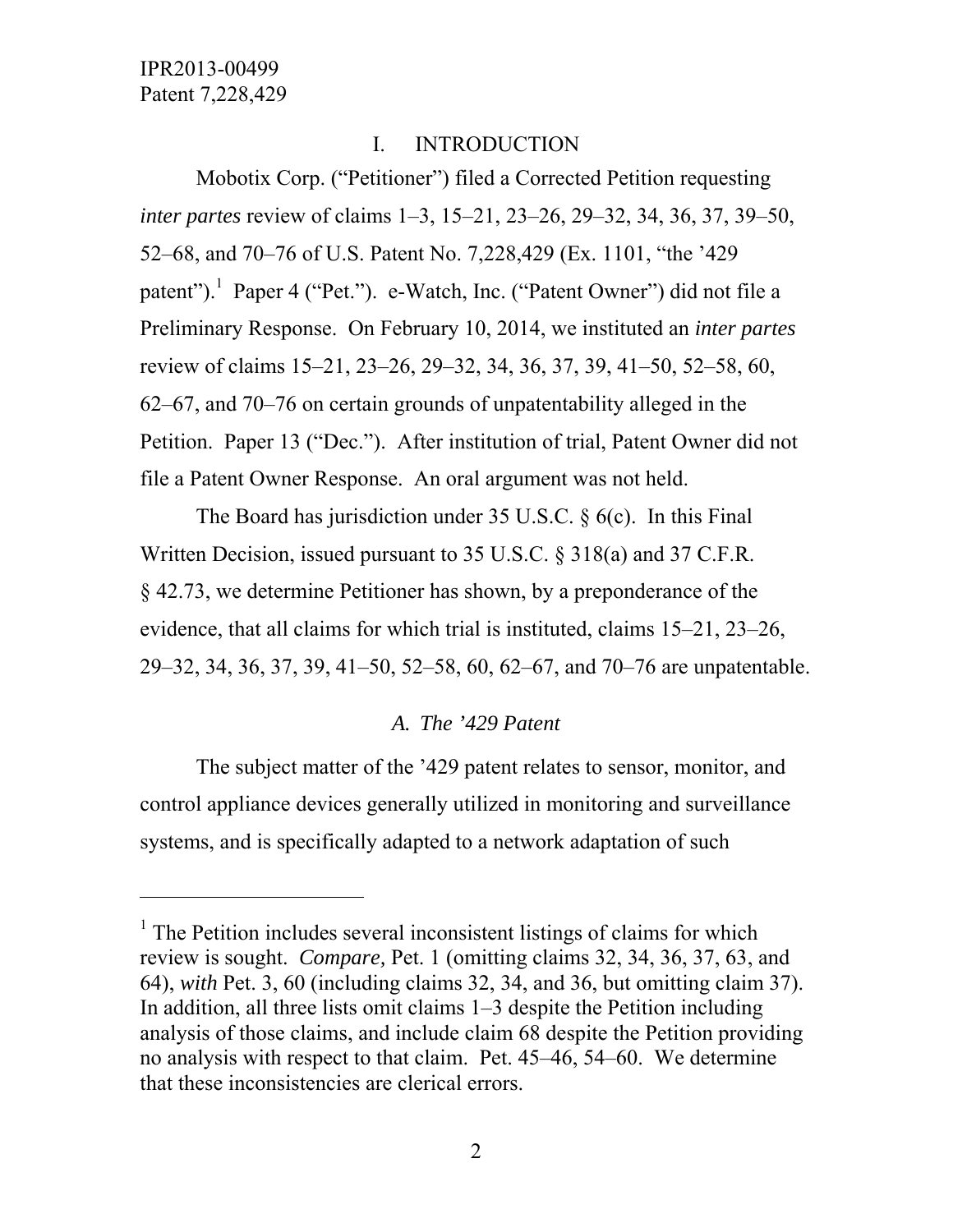appliances. Ex. 1101, 1:8–11. Public facilities, such as schools, banks, airports, arenas, and the like, frequently employ monitoring and surveillance systems to enhance security. *Id.* at 1:13–23. Such systems generally have a centralized monitoring console, usually attended by a guard or dispatcher, and a variety of sensors located throughout the facility, such as smoke detectors, fire detectors, motion sensors, glass breakage detectors, badge readers, video cameras, microphones, and transducers utilized to lock and unlock doors. *Id.* at 1:24–30. However, in prior art systems, the signal generated by each type of device was used locally, or if part of a network, was sent over a dedicated connection to a remote collection point for that type of device. *Id.* at 1:40–44. Such prior art devices merely provided an ON/OFF indication to the centralized monitoring system and were generally hard-wired to the centralized monitoring system via a "current loop" or similar arrangement. *Id.* at 1:45–51.

To solve these and other problems, a network appliance is disclosed in the '429 patent that is designed to participate in a comprehensive multimedia security and building support system that may be deployed singularly, or in combination, to achieve the degree of monitoring and protection desired. *Id.* at 2:17–22. The single network appliance provides all of the functions previously supplied by a plurality of dedicated purpose, discrete appliances. *Id.* at 2:29–31. The network appliance may be connected to the multimedia surveillance and monitoring system via a wired or wireless network. *Id.* at 3:11–22. The network appliance may transmit event data, video and/or image monitoring information, audio signals, and other network appliance sensor and detector data over the network for automatic event recording, assessment, and response. *Id.* at 3:11–22. The '429 patent is specifically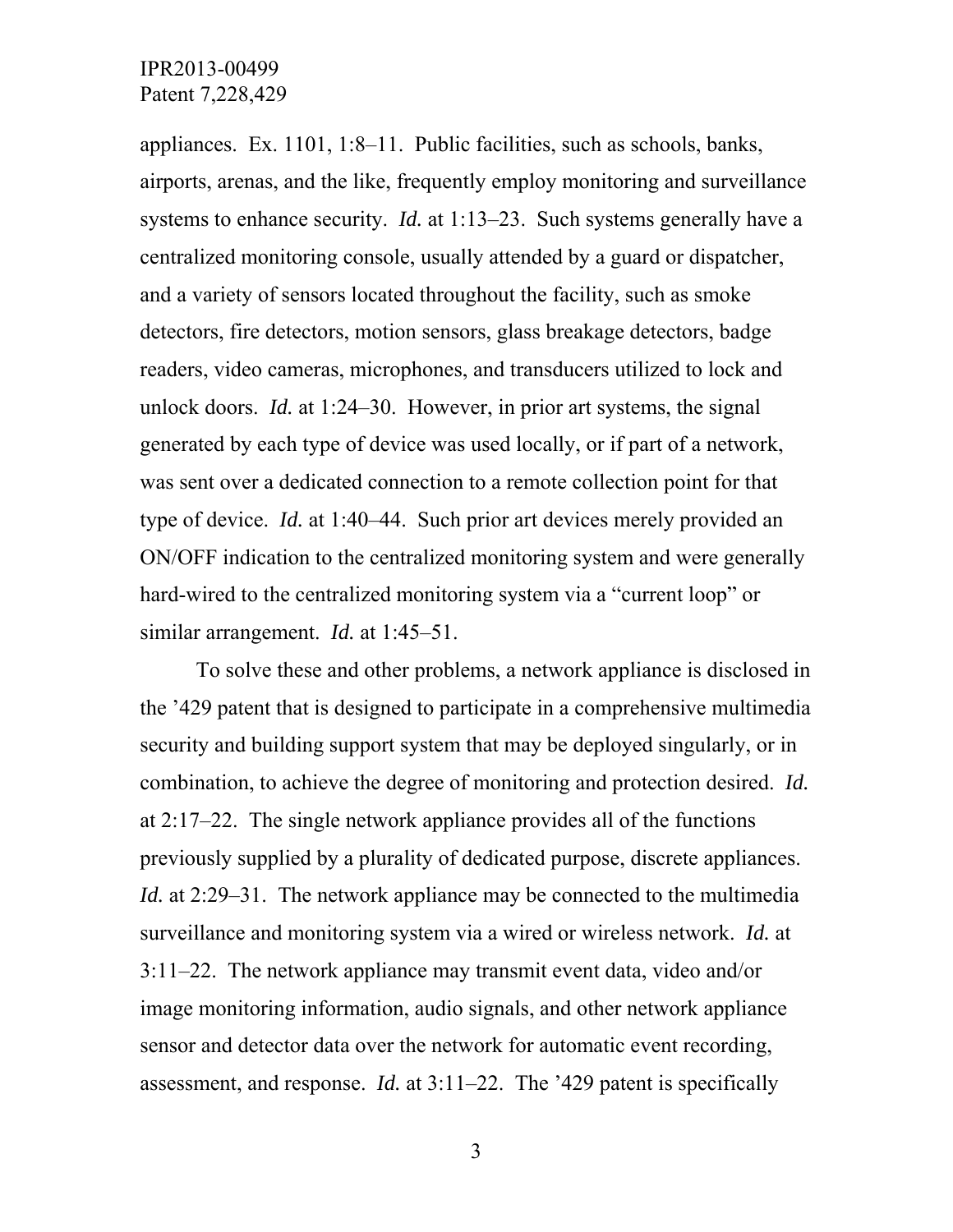directed to networked appliances, such as video and/or image appliances, access control devices, detectors, and sensors, as well as audio, condition, and/or event monitoring systems. *Id.* at 3:58–61.

The network appliance may include a video camera, digitizer, motion video buffer and compressor, and a still-frame video buffer and compressor. *Id.* at Fig. 8, 13:48–14:51. Figure 8 of the '429 patent is reproduced below:



Figure 8 of the '429 patent illustrates one embodiment of network appliance 5. When activated, camera 325 captures local scenes, and transmits them to monitoring station(s) 390 via network 385 using suitable compression methods, such as MPEG or JPEG. *Id.* at 13:53–56. The local scenes are transmitted to network 385 via multiplexer 355, system processor 375, and network interface 380. *Id.* at 13:53–59. Simultaneously, microphone 360 may be included to receive local sounds, digitize them at A/D converter 365, compress them at audio compressor 370, and send them to network 385. *Id.* at 13:59–62.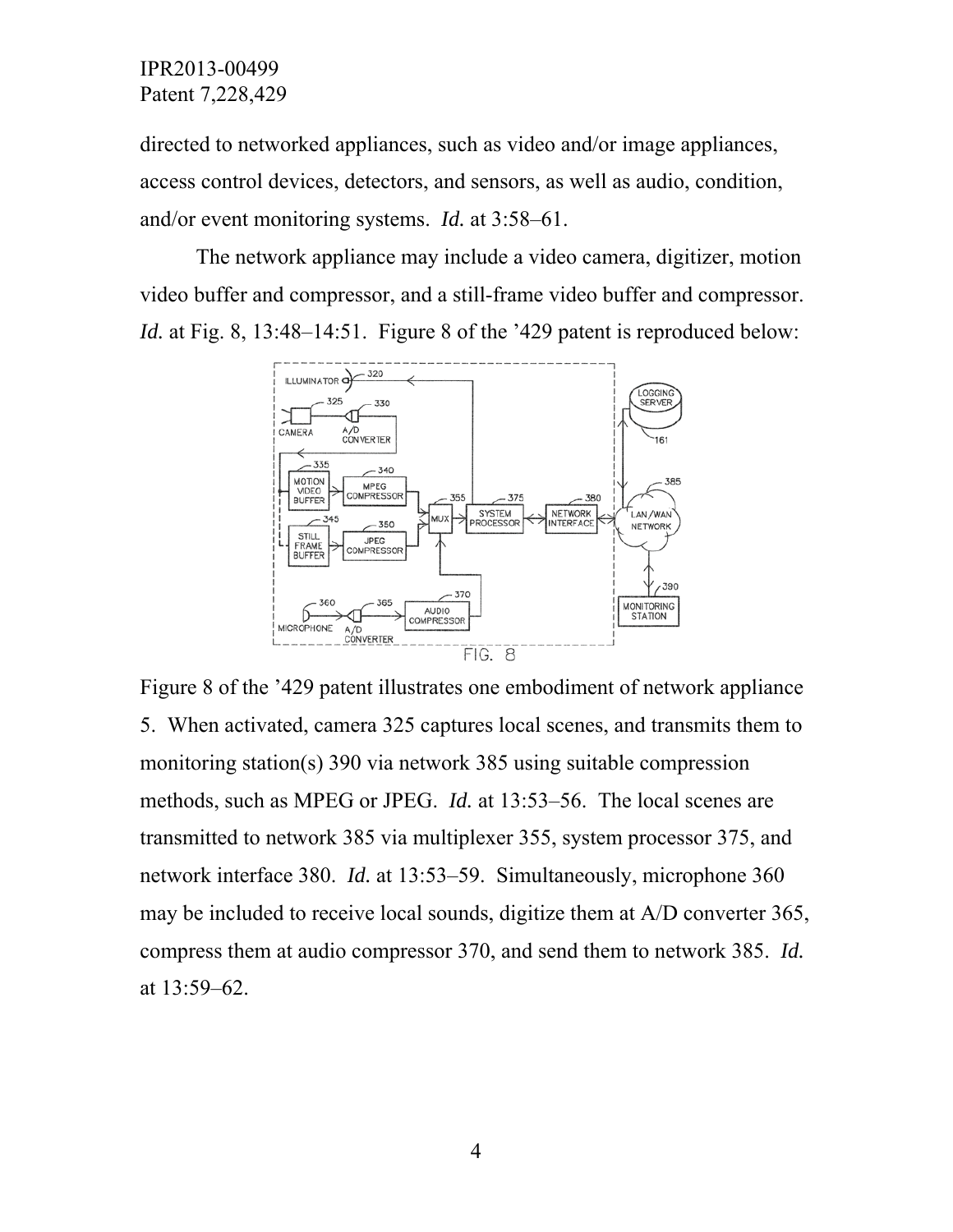# *B. Illustrative Claim*

The '429 patent includes 76 claims, of which claim 1 is the only

independent claim. Independent claim 1 is reproduced as follows:

- 1. An appliance for a network based security system, comprising:
	- a. a sensor component adapted for generating a signal in response to a condition present at the sensor component;
	- b. a processor for generating a digital output signal corresponding to the sensor component signal;
	- c. a network interface for transmitting the digital output signal via a digital network,

wherein the sensor is a video sensor and the signal comprises a video signal, the appliance further comprising:

- a. an analog-to-digital converter for converting the analog video signal to a digital signal;
- b. a motion video buffer;
- c. an mpeg compressor associated with the motion video compressor;
- d. a still frame buffer;
- e. a jpeg compressor associated with the still frame buffer;
- f. a multiplexer for combining the outputs of the mpeg compressor and the jpeg compressor for generating a combined output signal to the processor for distribution via the network interface over the network,

wherein there is further comprising:

- a. an audio sensor component;
- b. an analog-to-digital converter for converting the analog audio signal to a digital signal;
- c. an audio compressor associated with the audio sensor component for introducing a signal to the multiplexer, whereby the multiplexer produces a combined digital signal comprising a video and an audio component for distribution via the network interface over the network.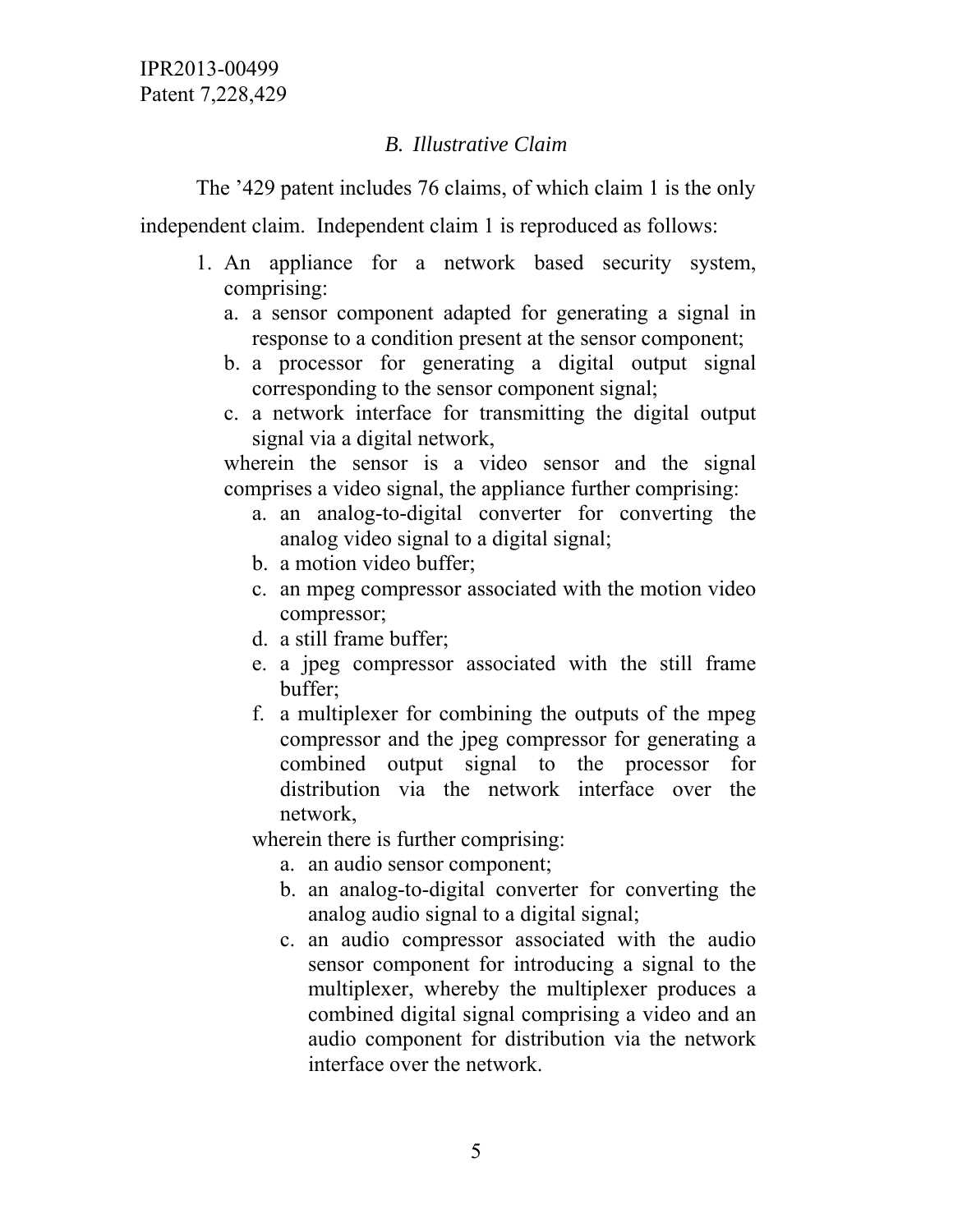# *C. Prior Art Supporting the Instituted Challenges*

 The following prior art references were asserted in the instituted grounds:

| Seeley                                                                                         | US 6,069,655              | May 30, 2000               | Ex. 1105 |  |  |
|------------------------------------------------------------------------------------------------|---------------------------|----------------------------|----------|--|--|
| MOBOTIX, INTERNET-VISION-SYSTEMS 1 (2000).<br>Ex. 1106<br>(hereinafter "the Mobotix Brochure") |                           |                            |          |  |  |
|                                                                                                | Fernandez US 6,697,103 B1 | Feb. 24, 2004 Ex. 1107     |          |  |  |
| Maram                                                                                          | US 5,019,803              | May 28, 1991 Ex. 1109      |          |  |  |
| Body                                                                                           | WO 00/48155               | Aug. 17, 2000 Ex. $1119^2$ |          |  |  |

# *D. Grounds of Unpatentability Instituted for Trial*

The following table summarizes the challenges to patentability that were instituted for *inter partes* review:

| <b>Reference(s)</b>  | <b>Basis</b> | <b>Claims Challenged</b>                                 |
|----------------------|--------------|----------------------------------------------------------|
|                      | \$103(a)     | $15-18$ , $23-25$ , $39$ , $43-50$ , $55$ , $60$ , $62-$ |
| Seeley               |              | 65, 71, 73, and 74                                       |
|                      | \$103(a)     | 18–21, 23, 24, 26, 29, 37, 41, 42, 70,                   |
| Seeley and Fernandez |              | and 75                                                   |
|                      | \$103(a)     | 26, 29–31, 37, 42, 52, 54, 55, 58, 72,                   |
| Seeley and Maram     |              | and 75                                                   |
|                      | \$103(a)     | 32, 34, 36, 42, 43, 50, 53, 55–57, 60,                   |
| Seeley and Body      |              | 65, 67, 75, and 76                                       |
| Mobotix Brochure     | \$103(a)     | $15-18$ , 20, 23-25, 43-50, 65, 66, and                  |
|                      |              | 71                                                       |

 $\overline{a}$ 

<sup>&</sup>lt;sup>2</sup> Petitioner incorrectly identifies Body as Ex. 1121. Pet. 9.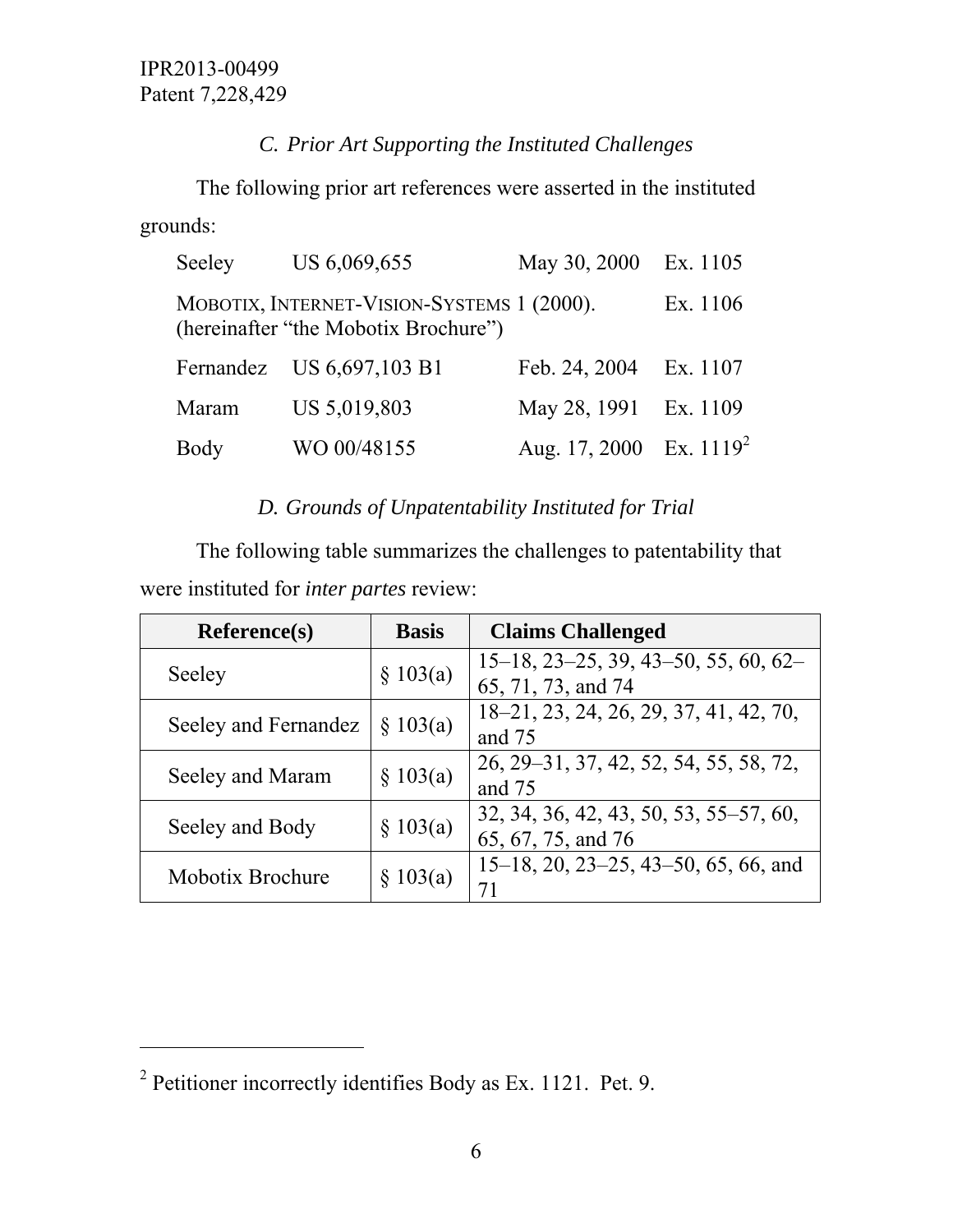#### II. ANALYSIS

#### *A. Claim Construction*

In an *inter partes* review, claim terms in an unexpired patent are interpreted according to their broadest reasonable construction in light of the specification of the patent in which they appear. 37 C.F.R. § 42.100(b); Office Patent Trial Practice Guide, 77 Fed. Reg. 48,756, 48,766 (Aug. 14, 2012). Claim terms are given their ordinary and customary meaning as would be understood by one of ordinary skill in the art in the context of the entire disclosure. *In re Translogic Tech., Inc.*, 504 F.3d 1249, 1257 (Fed. Cir. 2007). If an inventor acts as his or her own lexicographer, the definition must be set forth in the specification with reasonable clarity, deliberateness, and precision. *Renishaw PLC v. Marposs Societa' per Azioni*, 158 F.3d 1243, 1249 (Fed. Cir. 1998).

## *1. "multiplexer"*

Independent claim 1 recites a "multiplexer." Petitioner proposes that "multiplexer" be construed as "a device for combining two or more input signals into at least one output signal." Pet. 4. For support, Petitioner cites a definition of "multiplexer" from *McGraw-Hill Dictionary of Scientific and Technical Terms*, as well as several portions of the '429 patent. *Id.* (citing Ex. 1118). Claim 1 of the '429 patent specifies that the recited multiplexer is "for combining of the outputs of the mpeg compressor and the jpeg compressor for generating a combined output signal" and that it "produces a combined digital signal comprising a video and an audio component." Apart from the claims, the '429 patent uses the term "multiplexer" only once. Ex. 1101, 13:56–57 ("the network comprising the multiplexer **355**"). Based on the above, we agree that Petitioner's construction constitutes the broadest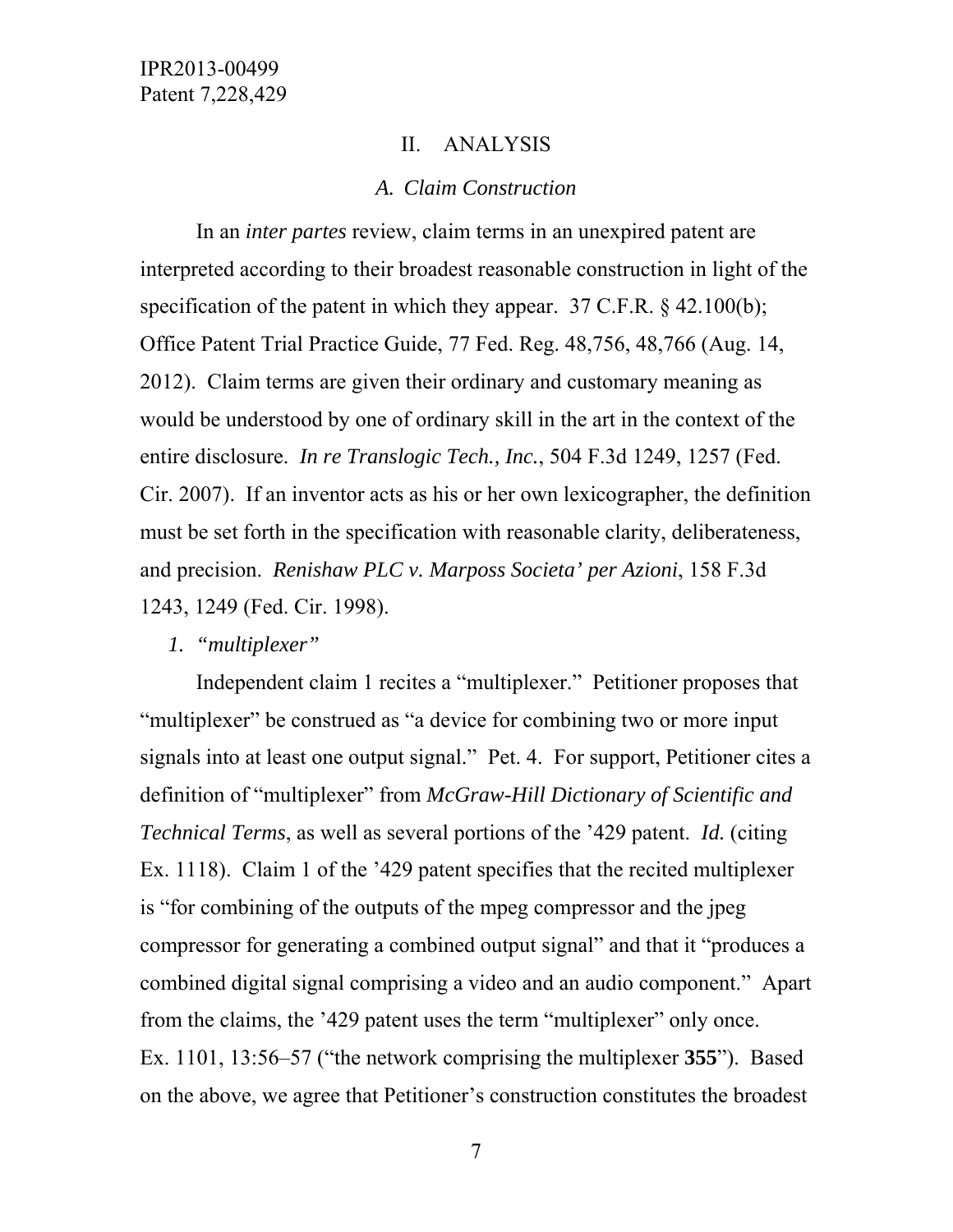reasonable interpretation in light of the Specification. Accordingly, we adopt it as the proper construction of multiplexer.

#### *2. "the sensor"*

Independent claim 1 recites "wherein the sensor is a video sensor and the signal comprises a video signal." Claim 1 does not recite "a sensor." Thus, there is no antecedent basis for "the sensor." However, claim 1 does recite "a sensor component adapted for generating a signal." Petitioner identifies factors in favor of construing "the sensor" as referring to the "sensor component" and factors in favor of construing "the sensor" as indicating "a sensor." Pet. 4–5. On balance, we are not persuaded that the patentee intended the term "the sensor" to add a second structural limitation—"a sensor"—in addition to the "sensor component" recited earlier in the claim. The "wherein" clause requires that "the signal comprises a video signal." The antecedent basis for "the signal" is the "signal" that the "sensor component" is adapted for generating. Because the "sensor component" is adapted for generating a "video signal," a person of ordinary skill in the art would understand it to be a "video sensor." Accordingly, we construe "the sensor," as recited in claims 1 and 69–76, to refer to the "sensor component" recited in claim 1.

*3. "is"* 

Independent claim 1 recites the term "is" in the phrase "wherein the sensor is a video sensor." Petitioner proposes that "is" be construed as openended because claim 1 specifies that "the sensor is a video sensor" whereas numerous dependent claims specify that the "sensor" recited in claim 1 "is" a type of sensor other than a video sensor. Pet. 5. For example, claim 70 specifies that "the sensor is a fingerprint reader." On this record, we are not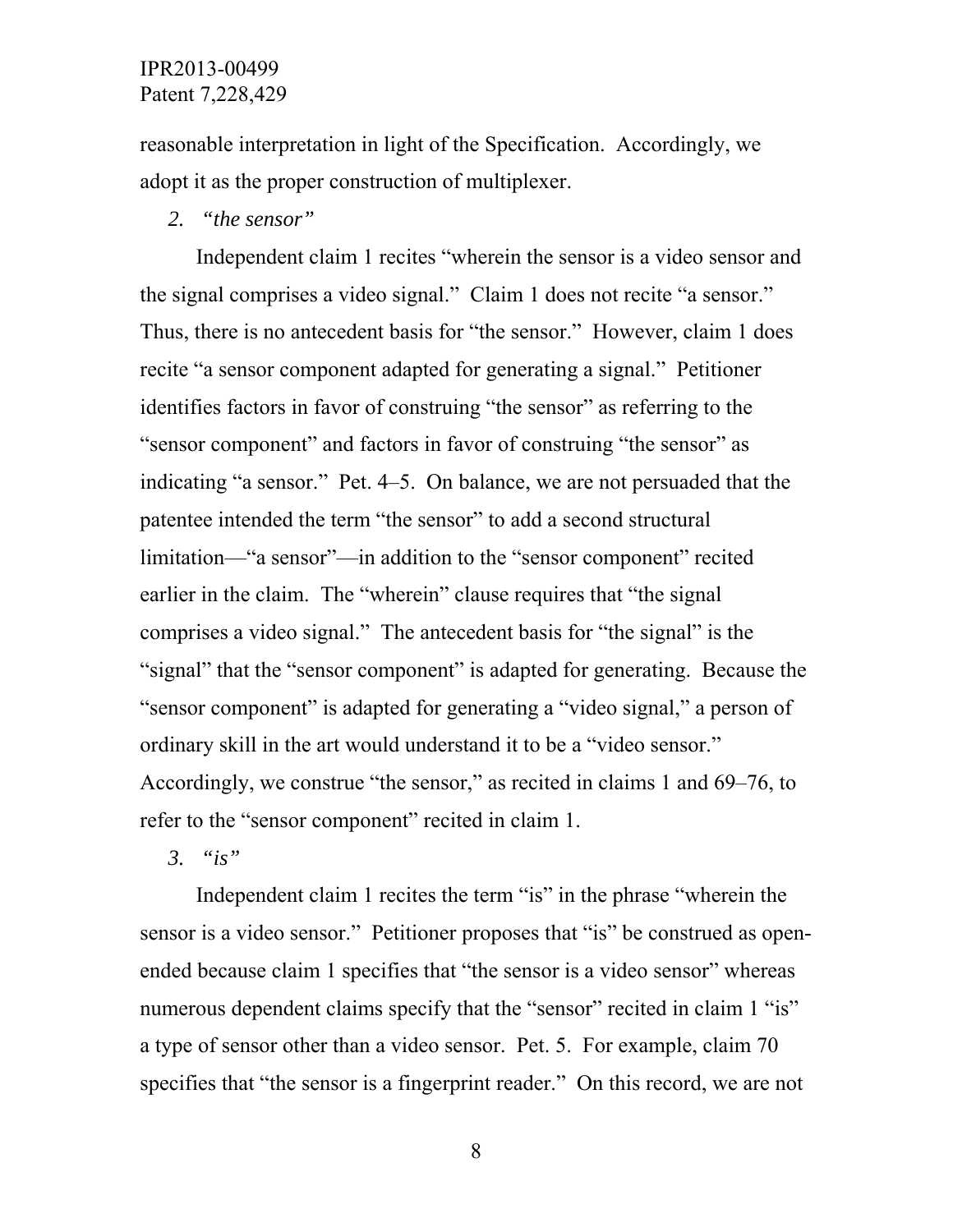persuaded that the patentee intended to give "is" a special (i.e., open-ended) meaning. To the extent that claim 70 and other dependent claims further limit the "sensor" recited in claim 1, those limitations are in addition to the limitations of claim 1. We decline to construe "is" such that claim 70 could be satisfied by a sensor that is a video sensor but not a fingerprint reader, or by a sensor that is a fingerprint reader but not a video sensor. Therefore, we decline to construe "is" as open-ended, and instead construe it to have its plain and ordinary meaning.

#### *4. "workstation"*

As explained below with respect to claim 61, Petitioner contends that "workstation-to-workstation Intercom" is taught by Body. Pet. 36–37. The term "workstation" is not defined in the Specification. A person of ordinary skill in the art would have understood the plain and ordinary meaning of "workstation" as requiring input and output that can be used by an individual. *See* MICROSOFT COMPUTER DICTIONARY 722 (5th ed. 2002) ("**workstation** *n.* **1.** A combination of input, output, and computing hardware that can be used for work by an individual."). Accordingly, we construe workstation as "a combination of input, output, and computing hardware that can be used for work by an individual."

## *B. Claims 15–18, 23–25, 39, 43–50, 55, 60, 62–65, 71, 73, and 74 – Obvious over Seeley*

Petitioner contends that claims 15–18, 23–25, 39, 43–50, 55, 60, 62– 65, 71, 73, and 74 are unpatentable under 35 U.S.C. § 103(a) as obvious over Seeley. Pet. 9–23. All of the claims depend from independent claim 1, but *inter partes* review was not instituted for claim 1.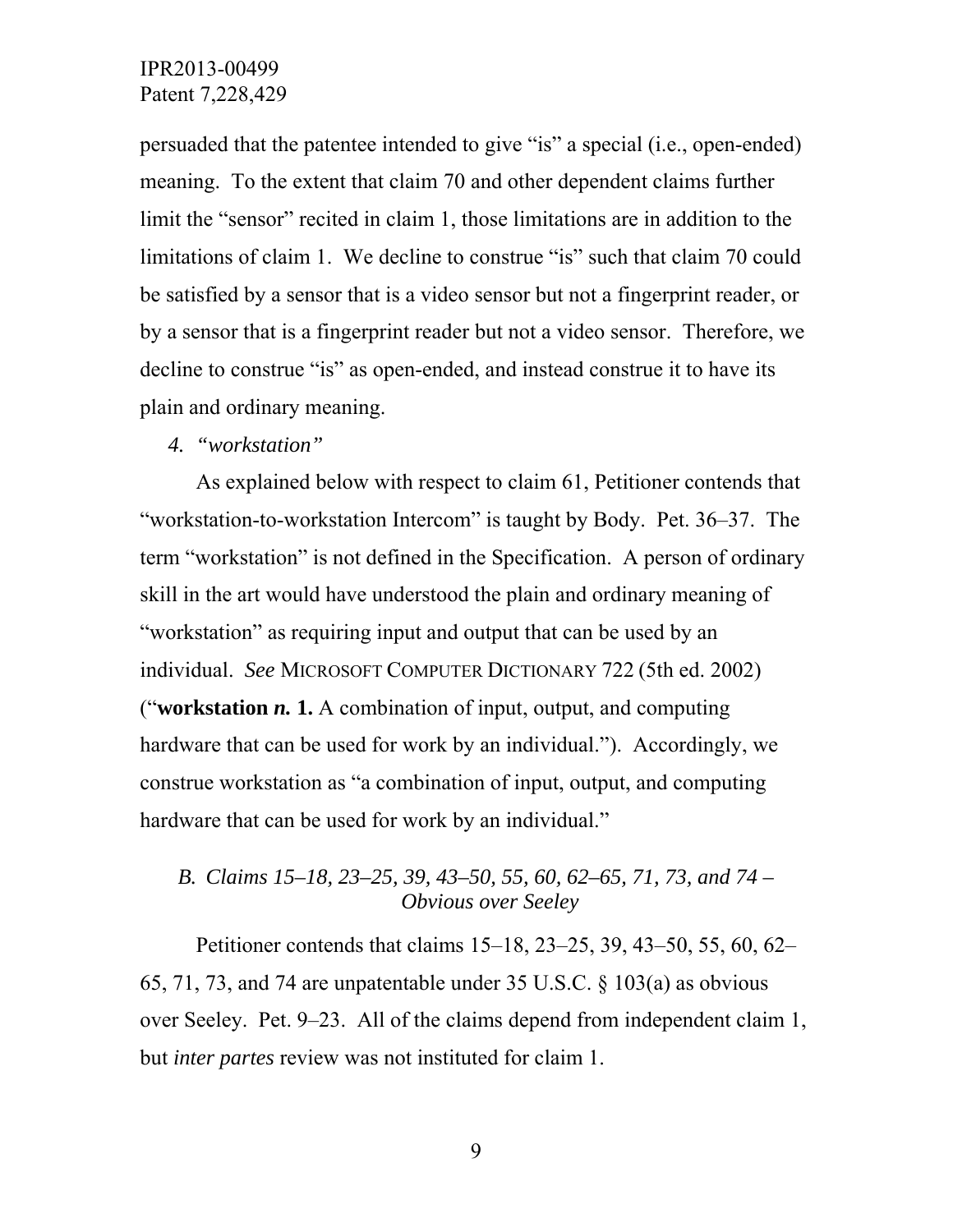#### *Seeley (Exhibit 1105)*

Seeley discloses a video security system having components located physically at a premises being protected, and components located at a central station from which a number of premises can be monitored simultaneously. Ex. 1105, 1:25–28. Figure 7, shown below, illustrates one embodiment of such a system:



Fig. 7 is a block diagram of a site control unit ("SCU") installed on a premises. *Id.* at 7:42–43. Figure 7 shows SCU 12, including cameras 22. *Id.* at 10:43–46. A function of SCU 12 is to look intelligently at video acquired from each of cameras 22 to determine if an intruder is present within any scenes viewed by cameras 22. *Id.* at 9:24–27. SCU 12 includes image acquisition section 24, which receives video signals from each of cameras 22, these signals representing images of scenes observed by the respective cameras 22. *Id.* at 10:43–46.

When motion is detected, cameras 22 take full frame images of the scene. *Id.* at 12:66–13:4. Motion may be detected by sensors S1–S3 via alarm unit 16. *Id.* at 12:23–24. The full frame images then are sent to and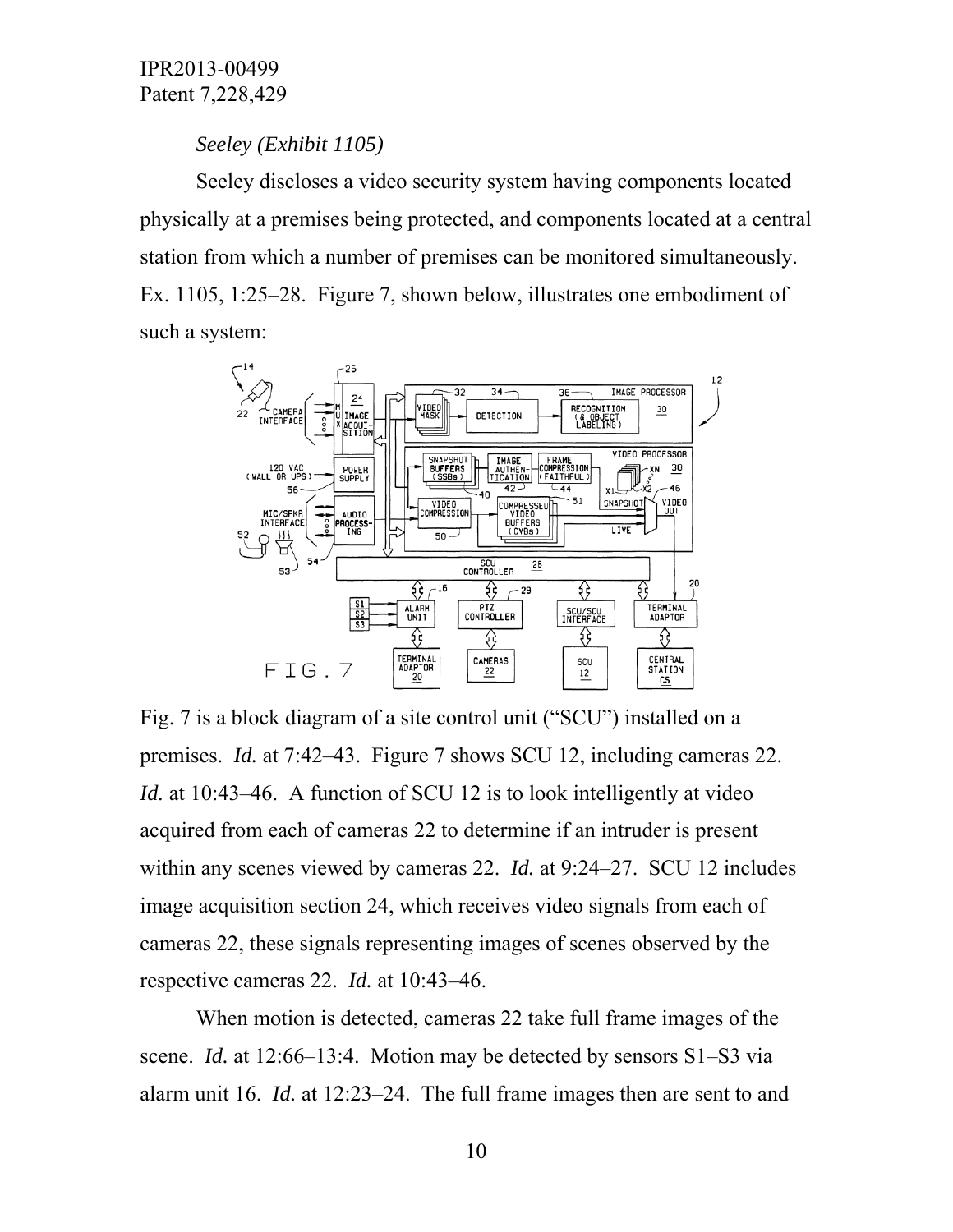compressed at frame compression module 44, before being supplied to central station CS via video output 46 of SCU 12 and terminal adapter 20. *Id.* at 13:27–30. Images from cameras 22 also are supplied to video compression module 50. *Id.* at 18:26–28. From video compression module 50, compressed images may be sent directly (i.e., live) through video output 46 to central station CS via terminal adaptor 20. *Id.* at 18:34–36, Fig. 7. An example of terminal adaptor 20 is shown below in Figure 12. e<br>ut<br>...



Figure 12 is a block diagram of a terminal adaptor. *Id.* at 7:57–58. Figure 12 shows that video signals transmitted from SCU 12 flow through data buffer 308 and switch 306 to communication lines C2, C3. *Id.* at 14:19–22. Communication lines C2, C3 are combined with communication line C1 at combiner module 316 to form an ISDN communication path. *Id.* at 14:31– 33.

#### *Analysis s*

65, 71, 73, and 74 are unpatentable under  $35 \text{ U.S.C.}$  §  $103(a)$  as obvious over Seeley. Pet. 9–23. In support of this asserted ground of Petitioner contends that claims 15–18, 23–25, 39, 43–50, 55, 60, 62–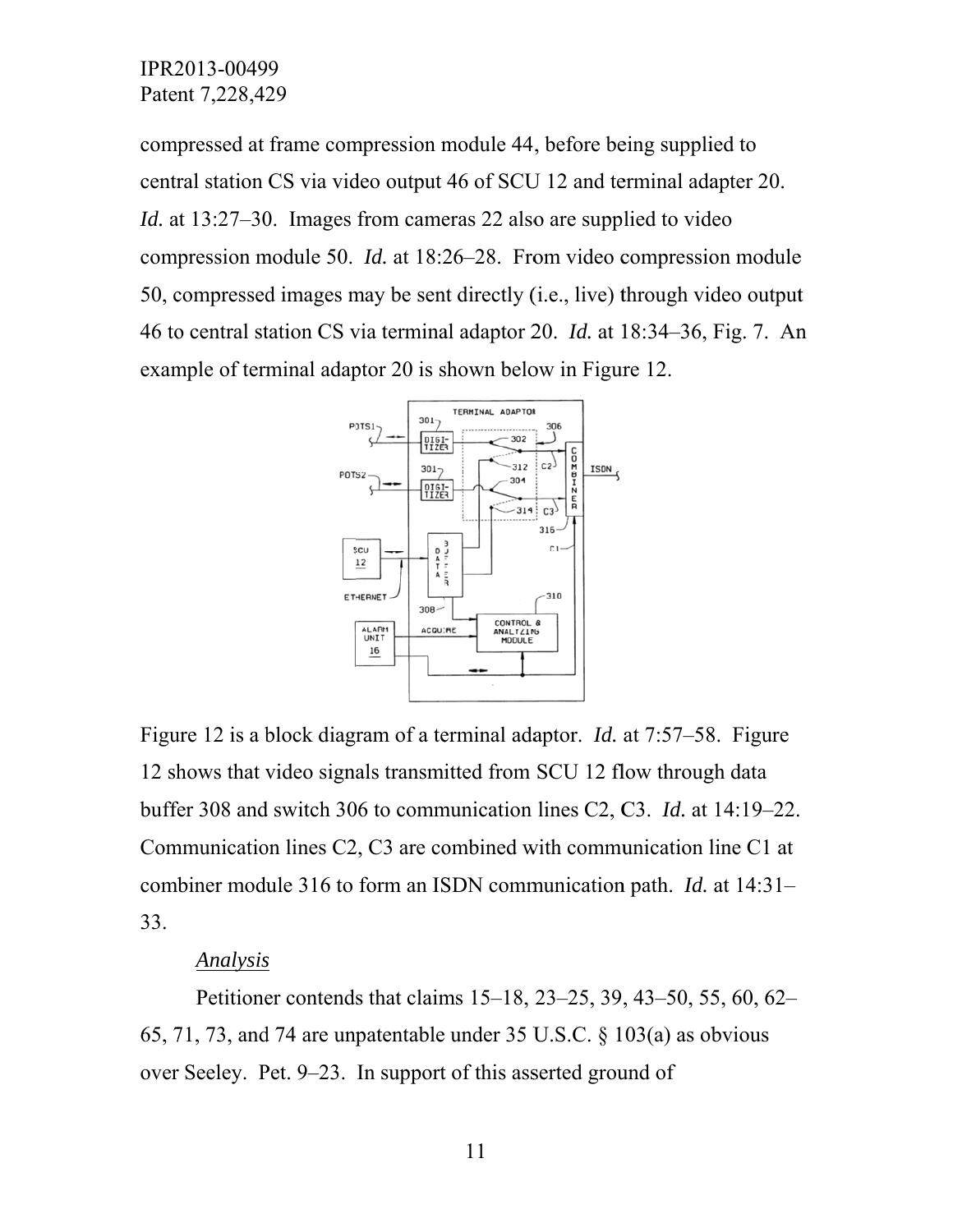unpatentability, Petitioner provides detailed explanations as to how the claimed subject matter of each claim is met by Seeley, and relies on a Declaration of Dr. Stephen B. Wicker ("Dr. Wicker"). *Id.* (citing Ex. 1103 ¶¶ 19, 36, 38–43, 93, 94). As claims 15–18, 23–25, 39, 43–50, 55, 60, 62– 66, 71, 73, and 74 each depend, directly or indirectly, from claim 1, Petitioner's detailed explanations as to how each limitation of those claims is disclosed or suggested by Seeley also address the limitations set forth in independent claim 1. *Id.* at 9–17.

Upon review of Petitioner's analysis and supporting evidence, we determine that Petitioner has demonstrated, by a preponderance of the evidence, that claims 15–18, 23–25, 39, 43–50, 55, 60, 62–65, 71, 73, and 74 would have been obvious over Seeley.

*Independent Claim 1 Seeley*  a sensor component cameras 22 a processor site control unit ("SCU") 12 a network interface the terminal adapter a motion video buffer compressed video buffer 51 a still frame buffer solution is snapshot buffer 40 a multiplexer video output 46 an audio sensor component microphones 52 an analog-to-digital converter audio processing module 54 an audio compressor audio processing module 54

For example, we are persuaded that the following limitations of independent claim 1 are met by the following disclosure of Seeley:

Pet. 9–17.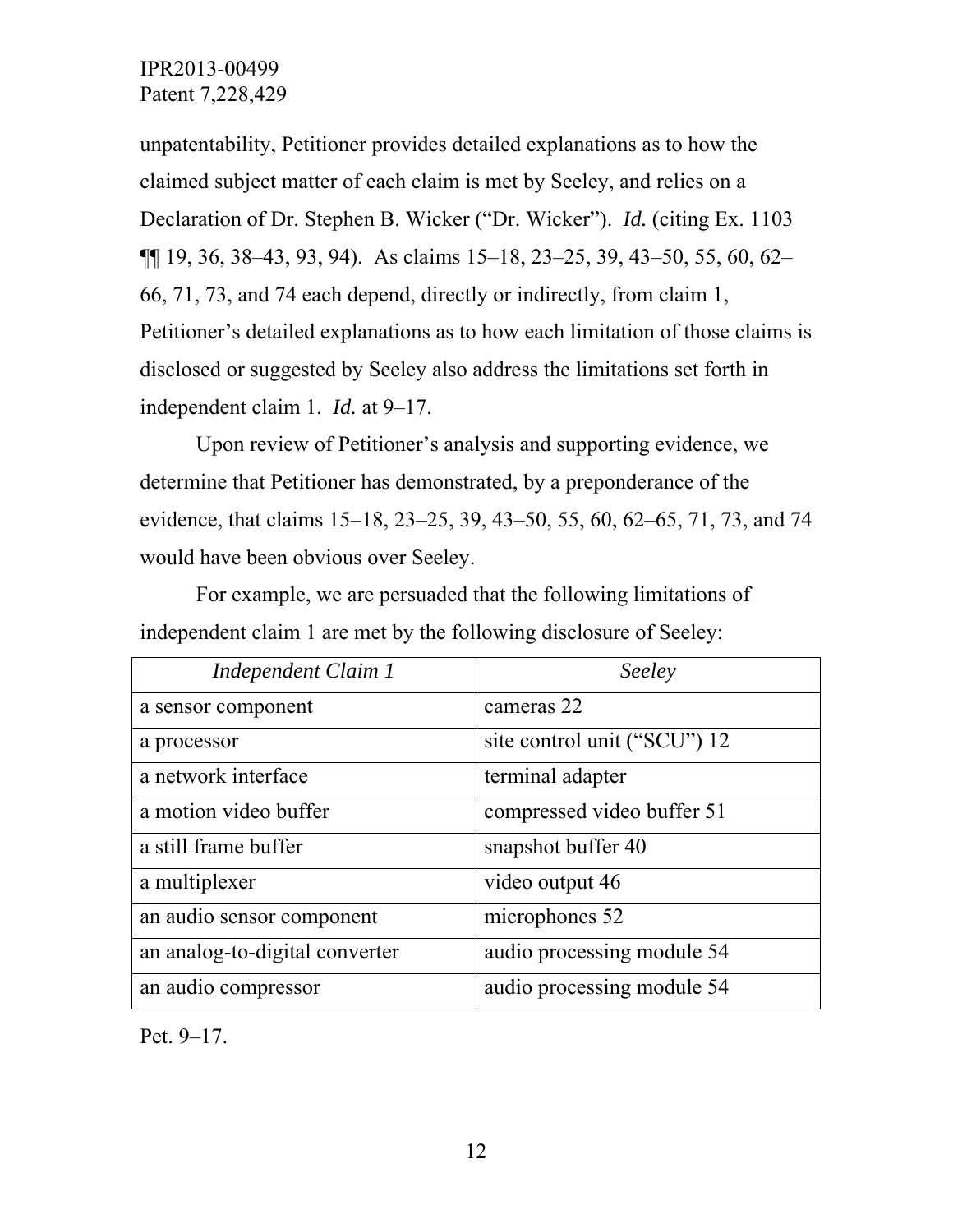Independent claim 1 also recites "an mpeg compressor" and "a jpeg compressor." Seeley discloses video compression module 50 and frame compression unit 44. Ex. 1105, Fig. 7, 13:27–30, 18:26–38. Petitioner acknowledges that Seeley does not disclose expressly that video compression module 50 implements an "MPEG" standard, or that frame compression unit 44 implements a "JPEG" standard, as recited in independent claim 1. Pet. 15. However, Petitioner explains as follows:

Although Seeley does not explicitly reference an MPEG compressor, MPEG was a well-known video compression standard at the time of the invention. It would have been obvious to a person having ordinary skill in the art at the time of the invention that the video compression module 50 could use the MPEG compression standard, as MPEG was one of a limited number of well[-]known, commonly used video compression standards at that time. The video compression module 50 using [the] MPEG compression technique would be part of the overall motion video compressor and would thus be "associated with the motion video compressor." Wicker Decl. [Declaration of Professor Stephen Wicker, Ex. 1103], ¶ 38.

. . . . Although Seeley does not explicitly identify a JPEG compressor, JPEG was a well-known image compression standard at the time of the invention. It would have been obvious to a person having ordinary skill in the art at the time of the invention that the frame compression unit 44 could use the JPEG compression standard, as JPEG was one of a limited number of well[-]known, commonly used still image compression standards at that time. Wicker Decl., ¶ 39.

Pet. 15. We are persuaded by Petitioner's reasoning.

Petitioner further acknowledges that Seeley does not disclose expressly "an analog-to-digital converter for converting the analog video signal to a digital signal," as recited in independent claim 1. Pet. 14. Petitioner then explains as follows: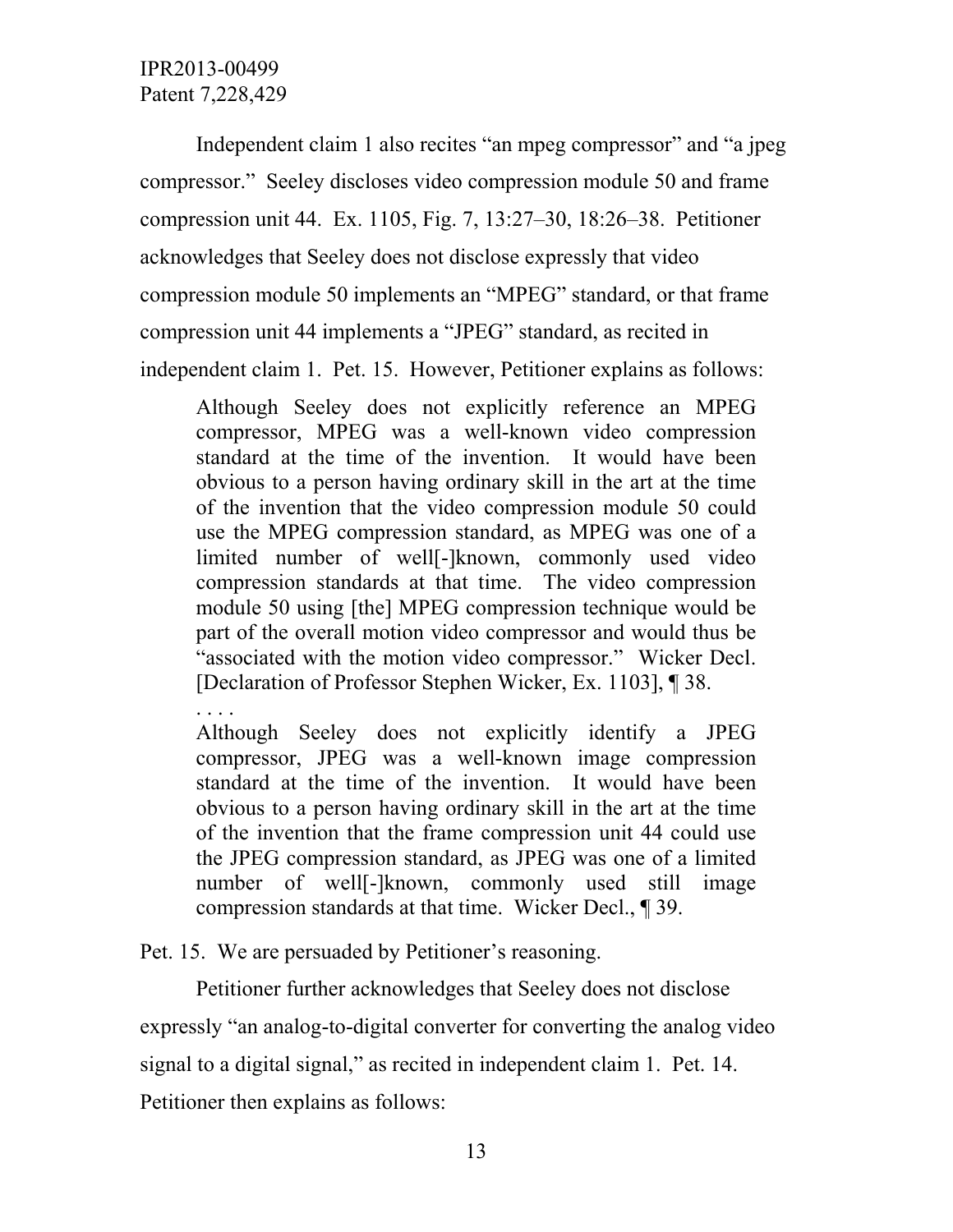. . . .

However, Seeley discloses that the cameras 22 can be analog or digital cameras and "[a] SCU can accommodate a plurality of cameras which can be . . . analog or digital cameras." Seeley, 10:60-62, and 20:48-50. . . . Seeley further discloses that the video signal is output from the SCU (Site Control Unit) to be transmitted over ISDN (a digital network). *See e.g.*, Seeley, 14:7-9. Because the SCU is described as performing pixel by pixel operations and having an input from an analog camera and the processed video signal is transmitted over a digital network, Seeley discloses an analog-to-digital converter for converting the analog video signal to a digital signal in order to transmit the video signal over the digital network. Declaration of Professor Stephen Wicker, MOB1103, (hereinafter "Wicker Decl."), ¶ 36.

Pet. 14. We are persuaded by Petitioner's reasoning.

With respect to the "conventional LAN data link" recited in claim 15,

Petitioner cites Seeley as disclosing a conventional LAN data link:

Figure[] 12 of Seeley shows a Terminal Adaptor (20) with a conventional LAN data link including an Ethernet connection to SCU 12 and an ISDN connection. See below for obviousness discussion.

 As to claims 15–17, the '429 Patent's Specification describes the Figures showing the structure of these claims (FIG. 10 and FIG. 11) as depicting nothing more than "a standardized method and apparatus for monitoring, controlling and powering a variety of network-based appliances." '429 Patent, 14:28-31 9 (emphasis added). In fact, the preamble of claim 15 identifies the structure as a "conventional" LAN data link. Thus, Figures[] 10 and 11 of the '429 Patent constitute admitted prior art, and the addition of the admitted prior art structure to the system disclosed by Seeley would have been obvious to a POSITA at the time of the invention. Wicker Decl. ¶¶ 93-94. As to claim 15, Figures 10 and 11 of the '429 Patent show a hub physical-layer interface (800), two twistedpairs wires (815/820), a first transformer (805/810) connecting the two twisted wires to hub, a network device physical-layer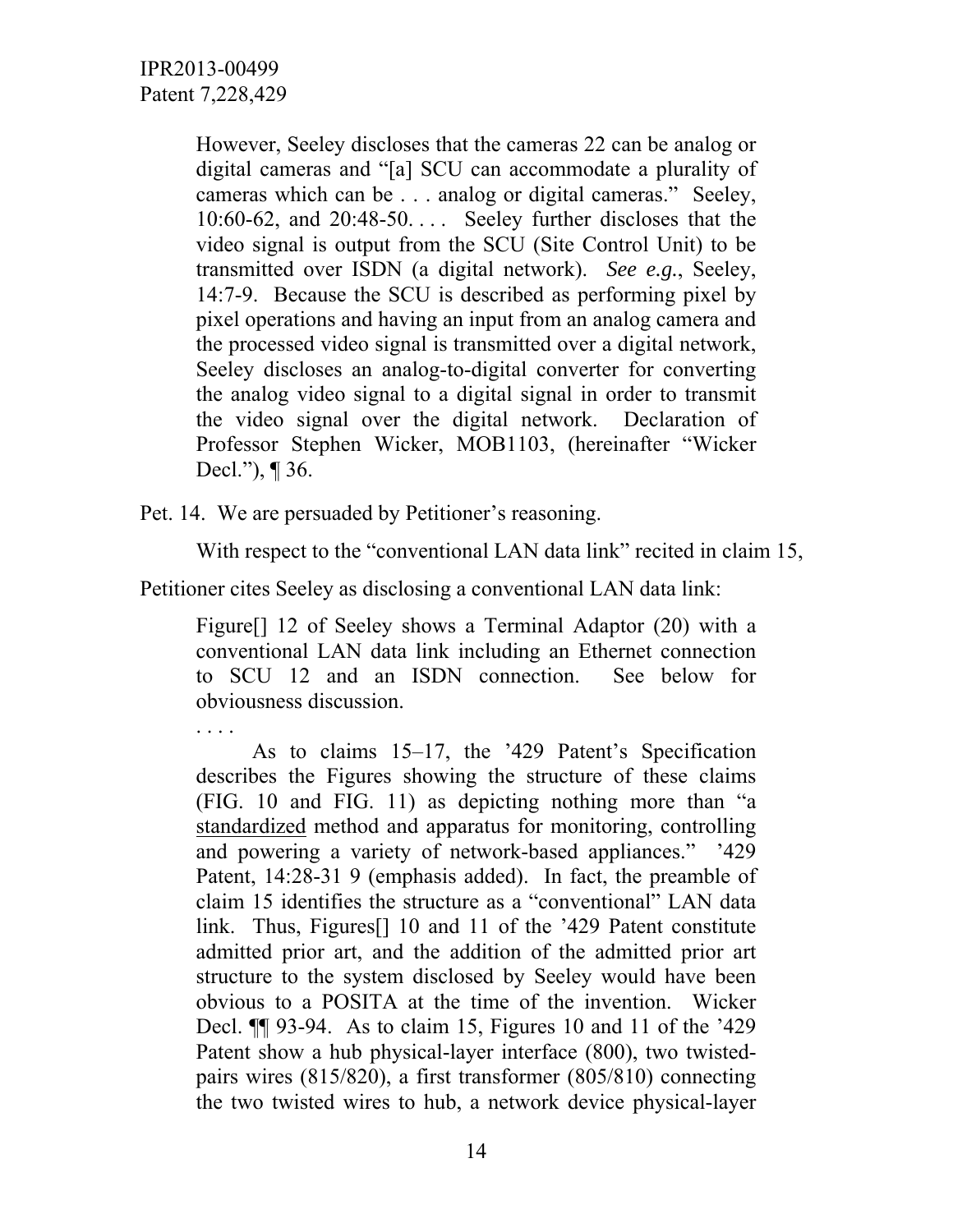interface (835) connected to the twisted pairs (815/820), and a second transformer (825/830) connected to a peripheral device.

Pet. 18, 21–22. Paragraphs 93 and 94 of Dr. Wicker's Declaration state:

93. It was well-known to a POSITA at the time of the invention of the '429 patent that a "conventional" LAN data link could include a hub at one end of the link and a peripheral device at the other, and that the link between the ends could be accomplished with one or more pairs of twisted-pair wires. It was also well-known to a POSITA that a transformer could be used between the hub and the link, and between the peripheral device and the link, to provide electrical isolation between the end points, e.g., to remedy a ground offset that can occur when the hub and the peripheral device are powered from different sources. Additionally, and as an example, the Ethernet 10BASE-T specification (IEEE 802.3) requires the use of transformers at the ends of twisted pair cables. See, for example Annex D.6 of the IEEE Std. 802.3, 1998 Edition (excerpt below, where XFMR denotes a transformer), in which 10BASE-T uses cabling systems with a nominal differential characteristic impedance of 150  $\Omega$ .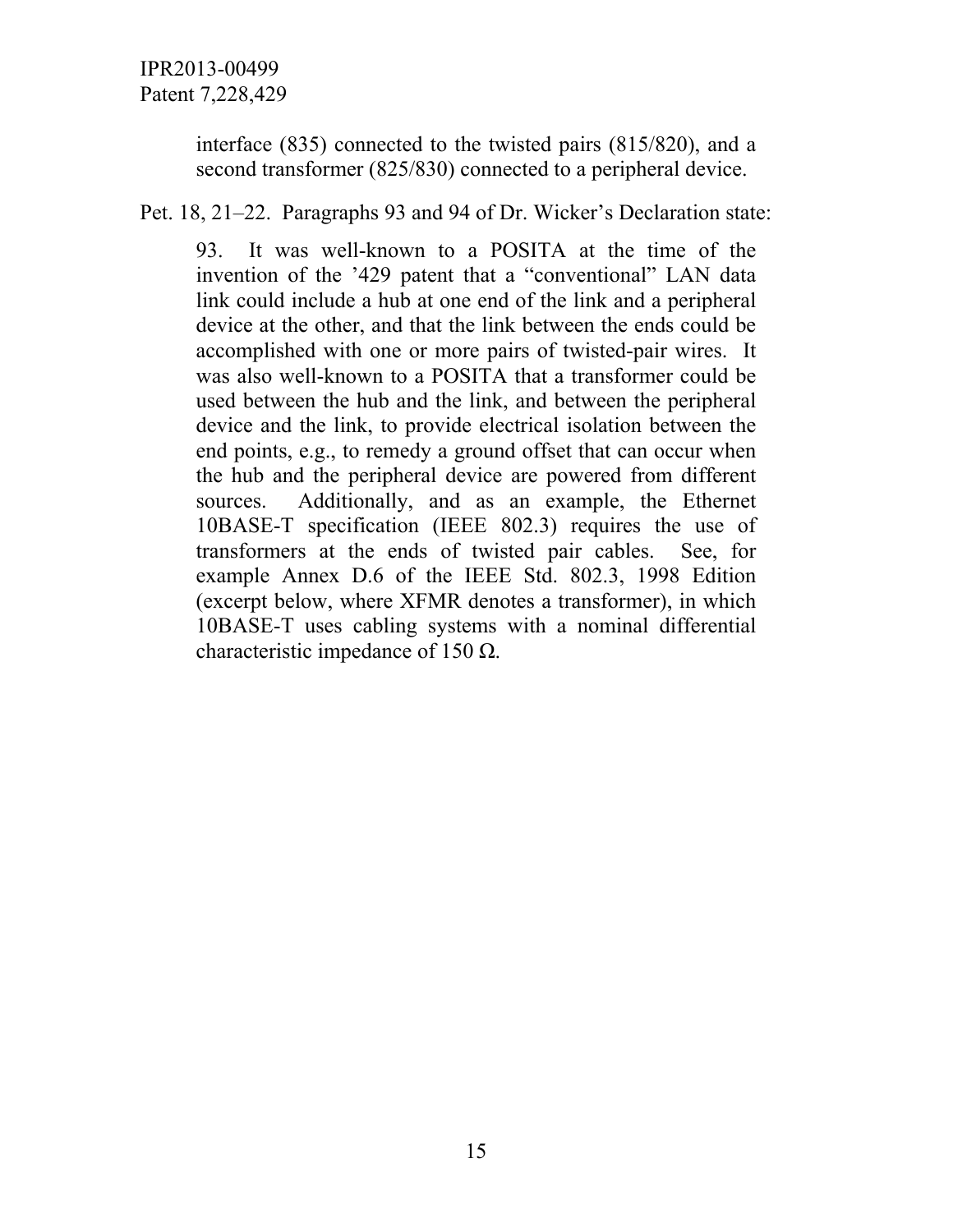**IFFF** Std 802.3, 1998 Edition

LOCAL AND METROPOLITAN AREA NETWORKS:

#### D.6 10BASE-T use of cabling systems with a nominal differential characteristic impedance of 150  $\Omega$

This subclause outlines the philosophy and methodology for allowing 10BASE-T stations to support transmission on 150  $\Omega$  balanced STP cabling, installed in accordance with ANSI/TIA/EIA-568-A-1995 [B16], Clause 4, and ISO/IEC 11801: 1995, Clause 8, with the use of impedance matching transfe

The 10BASE-T specification was designed to support Manchester signaling over a link segment consisting of 100  $\Omega$  cabling system. The MAU link interface specifications were designed to ensure that jitter due to impedance discontinuities were minimized as specified in 14.4.2.3. In theory and in practice, a 150  $\Omega$ cabling system may be used to provide the link segment function provided the proper impedance match  $(100 \Omega)$  with the MAU over the frequency range of interest as specified in 14.4, and the resultant transmission characteristics of the cabling system used to provide the link segment function meet or exceed those specified in 14.4. Therefore, to ensure the jitter specification of 14.4.2.3 and the jitter budget of B.4.1 are met, the following approach is recommended when using  $150 \Omega$  balanced STP cabling (as specified in ISO/ IEC 11801: 1995)

- The 150  $\Omega$  section included in the link segment shown in Figure D.1 meets the specifications of ISO/ IEC 11801: 1995, 7.2, and ANSI/TIA/EIA-568-A-1995 [B16].
- The link segment, including impedance matching *transformer*s as shown in Figure D.2, meets all  $\mathbf{b}$ applicable specifications of 14.4.





A link test point is shown in Figure D.2. The **transformer**s shown are the same as the ones shown in  $\mathbf{c}$ Figure D.1. The attaching cables between the MAU and the link test point should be the minimum required to attach the components. As tested in this configuration, the MAU transmitter requirements meet all applicable requirements for the MAU as specified in Clause 14, except for signal levels which may be up to 1.0 dB lower than that specified there.

NOTE-This 1.0 dB (0.5 dB per *transformer*) effectively requires the attenuation of the 150  $\Omega$  cable section of the twisted-pair link segment (see Figure D.1) to be less than or equal to 10.5 dB in order to meet the requirements of 14.4.2.



Figure D.2-Link test point for 150  $\Omega$  cabling

1104

Convright © 1998 IEEE. All rights reserved.

94. As discussed above, the transformers at each end of the LAN data link can electrically isolate the hub and the peripheral device from ground offsets. It would be well-known to a POSITA that with the end points isolated from offset voltages present on the link, the link itself could be intentionally biased with an external voltage and used to transmit power. For example, U.S. Patent 5,148,144 (to Sutterlin, et al.) describes how the twisted pair wires of a transformer-isolated LAN data link can be used to conduct power between a power supply and a regulator, in which the power supply is connected to the twisted pair side of a transformer at one end of the twisted pair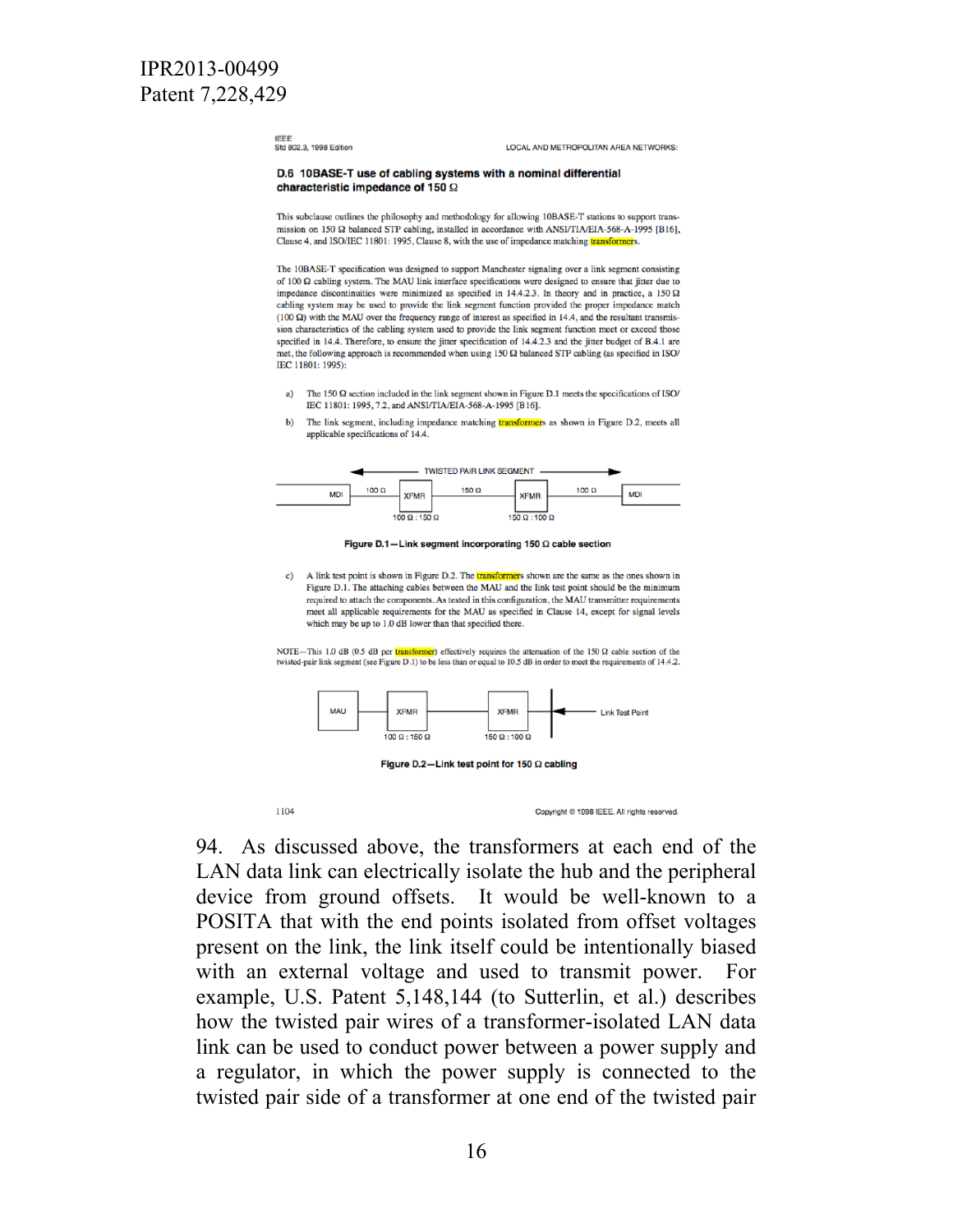wires, and the DC/DC regulator is connected to the twisted pair side of another transformer at the other end of the LAN data link.

Ex. 1103 ¶¶ 93–94 (highlighting in original). We are persuaded by the reasoning in the above-quoted analysis of Dr. Wicker.

With respect to "wherein the sensor component is a heat sensor," recited in claim 24, Petitioner cites Seeley for disclosing that "security companies also use passive infrared ("P.I.R.") sensors which sense heat differences caused by animate objects such as humans or animals." Pet. 18 (citing Ex. 1105, 1:48–49). We are persuaded by Petitioner's reasoning.

Claim 39 depends from claim 2. With respect to "wherein the network is a hardwired network and the network interface is a connector," recited in claim 2, from which claim 39 depends, Petitioner cites Seeley as disclosing a terminal adaptor. *Id.* at 17–18 (citing Ex. 1105, Fig. 1). With respect to "wherein the network interface includes both an RJ-45 jack and an RJ-11 jack," recited in claim 39, Petitioner cites Seeley as disclosing an Ethernet connection and two plain old telephone service ("POTS") lines:

Fig. 12 of Seeley shows a Terminal Adaptor as part of the appliance that is a network interface having a conventional LAN data link including an Ethernet connection and two POTS lines "available for whatever usage the operator of the premise[sic] wishes to put them." *See, e.g.*, Seeley, 13:59– 14:5. See below for obviousness discussion.

. . . . As to claim 39, it was well known to a POSITA at that time of the invention that an Ethernet connection would have a RJ-45 connection and a POTS line would have a RJ-11 connection such that the Terminal Adaptor of Seeley would include both a RJ-45 jack and a RJ-11 jack. Wicker Decl. ¶¶ 19, 41-42.

*Id.* at 19, 22. Paragraphs 41 and 42 of Dr. Wicker's Declaration state: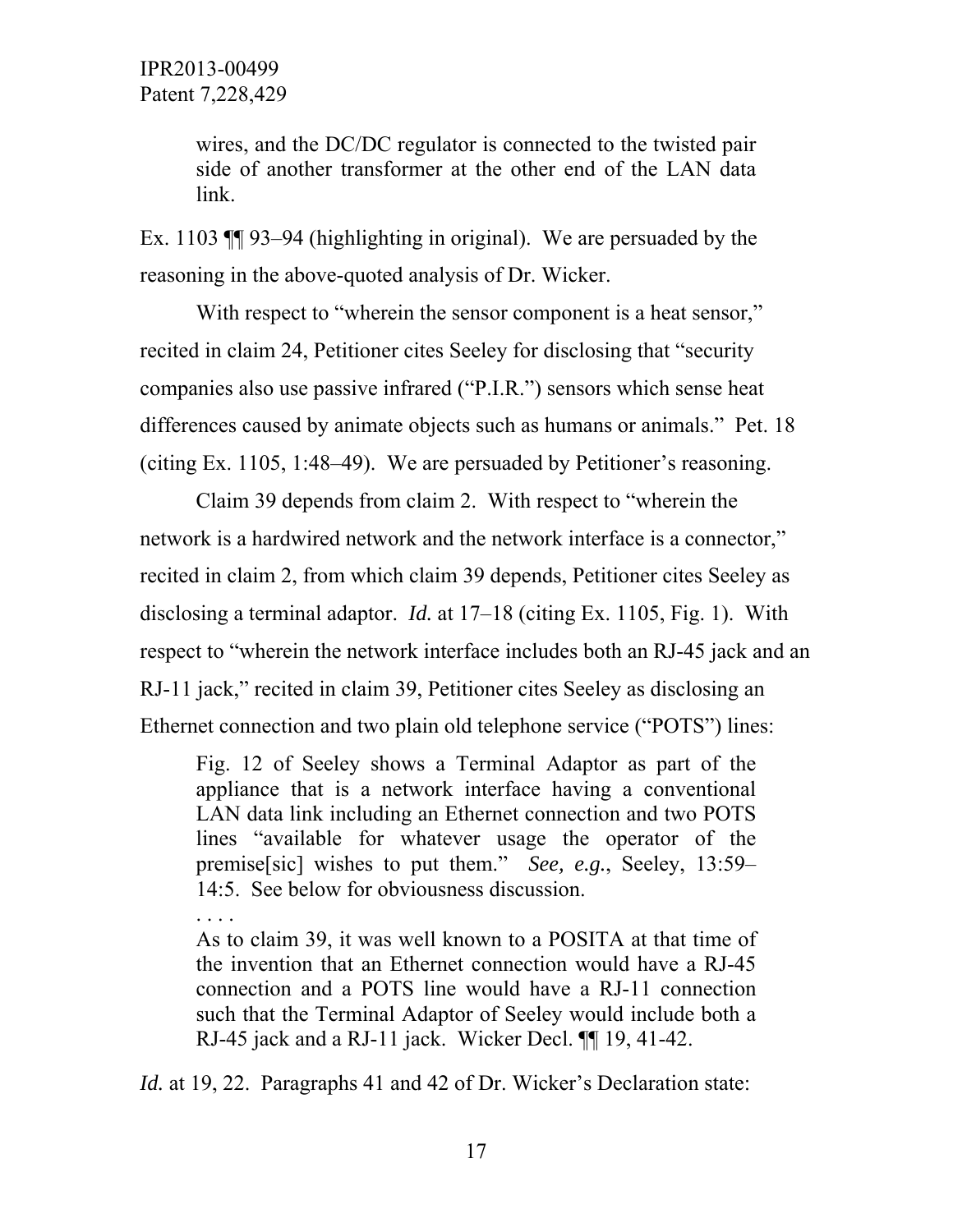41. Seeley further teaches a customer premise connected through a terminal adapter 20 to an Integrated Services Data Digital Network (ISDN), which is further connected to the central station. E.g., FIG. 1. A POSITA would understand that terminal adapter 20 (*i.e.*, network interface) has an associated processor designed to format data (here, image/video/audio data) such that it is suited for transmission as a signal across a network. The signal used to transmit the data would include attributes such as IP address information and appliance type information to allow for routing and delivery across the network.

42. ISDN, as addressed above, is a circuit-switched telephone network system, designed to allow digital transmission of voice and data over ordinary telephone copper wires. An ISDN network provides capability for simultaneous voice, video, and text transmission between individual nodes across separate networks and enables, for instance, video conferencing. *It was well known to a POSITA at the time of the invention of the '429 patent that an ISDN network is a hardwired network. A POSITA would understand that an Ethernet network, as disclosed by Seeley, is also a hardwired network and that connection to Ethernet or ISDN networks could be accomplished with a RJ-45 jack.* See further discussions re support in  $\P$  19 above.

Ex. 1103 ¶¶ 41–42 (emphasis added). We are persuaded by the reasoning in the above-quoted analysis of Dr. Wicker.

With respect to claims 43–50, Petitioner contends that they "do not disclose additional structure, as they merely recite an intended use for the claimed device." Pet. 23. Claim 43 recites "[t]he appliance of claim 1, further including a time display over the IP network." However, claim 43 does not identify any component of claim 1 that generates the time display or communicates it over the IP network, or otherwise indicate whether the time display is even generated or communicated by the appliance of claim 1.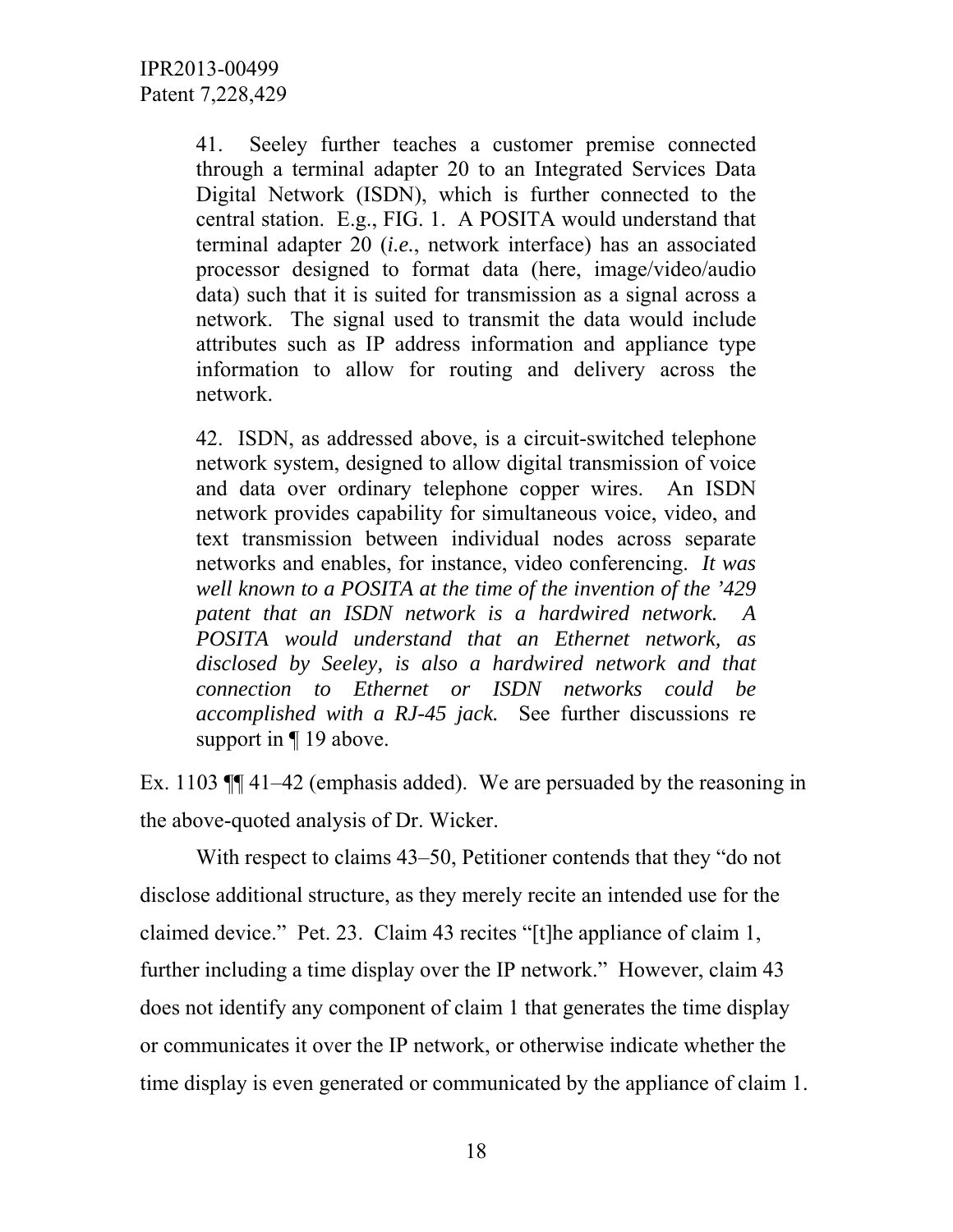As a result, "further including a time display over the IP network" lacks a functional relationship to the components recited in claim 1. The same analysis applies to claims 44–50. We, therefore, construe these limitations to be non-functional descriptive material. *See In re Ngai*, 367 F.3d 1336, 1339 (Fed. Cir. 2004); *see also Ex parte Nehls*, 88 USPQ2d 1883, 1887–89 (BPAI 2008) (precedential) (discussing cases pertaining to non-functional descriptive material). As a result, we are persuaded that these claims do not distinguish over Seeley.

With respect to claim 65, Petitioner likewise contends that it "do[es] not disclose additional structure, as [it] merely recite[s] an intended use for the claimed device." Pet. 23. However, unlike claims 43–50, claim 65 recites "the appliance further configure[d] to." Thus, claim 65 requires that the recited "access control" is "provide[d]" structurally by the appliance of claim 1. As a result, we are not persuaded that claim 65 recites nonfunctional descriptive material. Petitioner cites Seeley as providing access control. Pet. 20 (citing Ex. 1105, 9:61–67 ("[C]ontrol panel P, including a keypad K, may be conveniently located on the premise[sic] such that . . . the person can enter an appropriate code into the keypad at panel P to signify that the entry [is] unauthorized or reportable.")). We are persuaded by Petitioner's reasoning.

Petitioner has also shown, by a preponderance of the evidence, that Seeley discloses or suggests every limitation of claims 16–18, 23, 25, 55, 60, 62–64, 71, 73, and 74.

#### *Conclusion*

For the foregoing reasons, we determine that Petitioner has demonstrated, by a preponderance of the evidence, that claims 15–18, 23–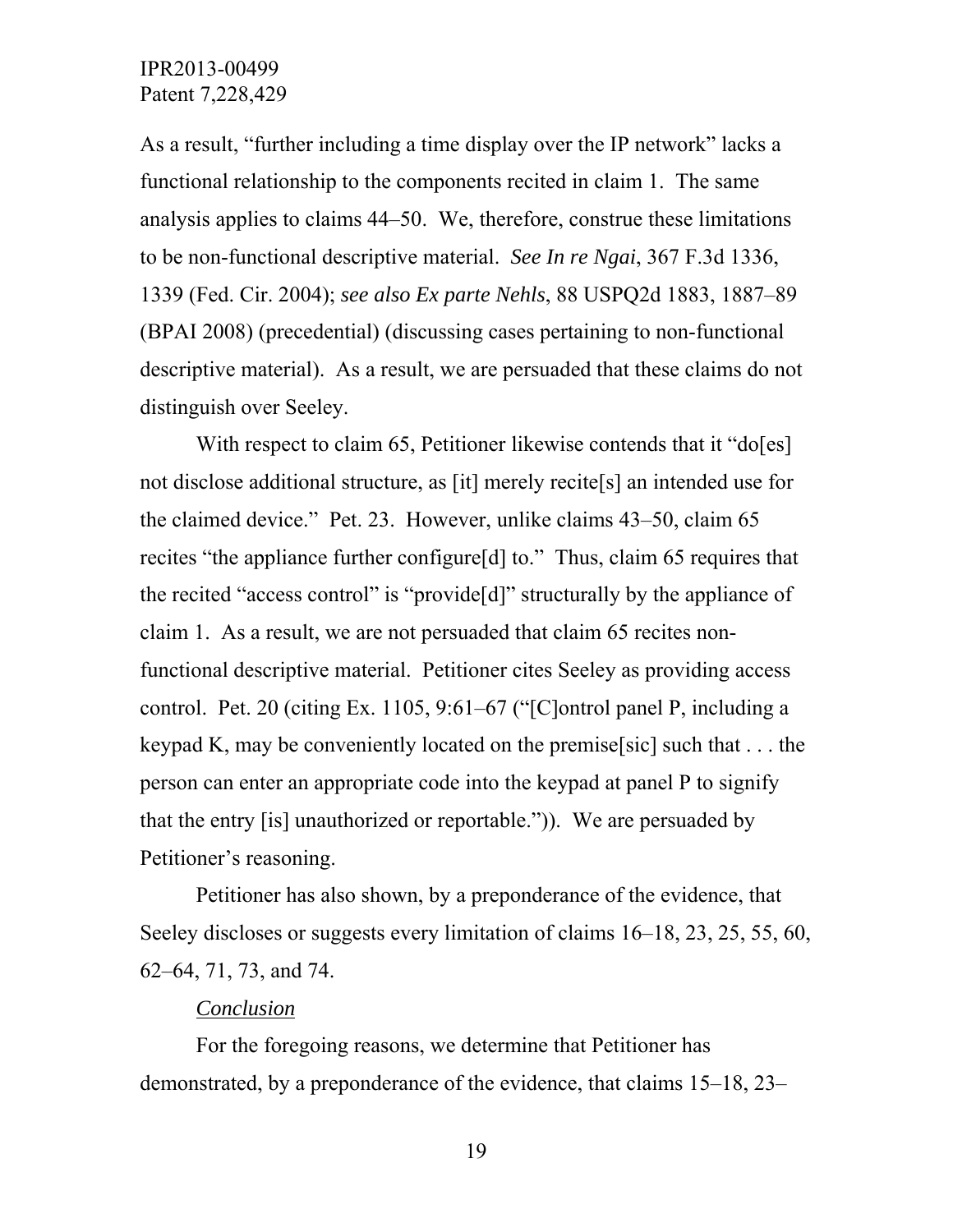25, 39, 43–50, 55, 60, 62–65, 71, 73, and 74 are unpatentable under 35 U.S.C. § 103(a) as obvious over Seeley.

## *C. Claims 18–21, 23, 24, 26, 29, 37, 41, 42, 70, and 75 – Obvious over Seeley and Fernandez*

Petitioner contends that claims 18–21, 23, 24, 26, 29, 37, 41, 42, 70, and 75 are unpatentable under 35 U.S.C. § 103(a) as obvious over Seeley and Fernandez. Pet. 23–27.

#### *Fernandez (Exhibit 1107)*

Fernandez discloses an integrated fixed and/or wireless network and associated database, and software functionality for monitoring and processing remote and/or local moveable objects. Ex. 1107, 1:33–36. According to Fernandez, a preferred integrated network monitoring system includes network communications infrastructure 8. *Id.* at 2:22–26. Network 8 may be a functional aggregate of multiple sub-networks, including conventional or proprietary networking equipment, for enabling access to and/or through the World Wide Web (WWW), or other functionally equivalent local and/or wide area network (LAN/WAN) interconnectivity. *Id.* at 2:26–31. Network 8 provides a digital connection to, or from, any allocated web node address or equivalently accessible network resource, such as a Uniform Resource Locator (URL), associated hypertext file, and other proper domain name and file location, according to a Transmission Control Protocol/internet Protocol (TCP/IP) addressing scheme. *Id.* at 2:32– 37. Network 8 further couples to one or more conventional internet, intranet, or other LAN/WAN network connection or server, and sensor or detector. *Id.* at 3:17–22. According to Fernandez, such arrangements preferably use a conventional TCP/IP protocol Internet website addressing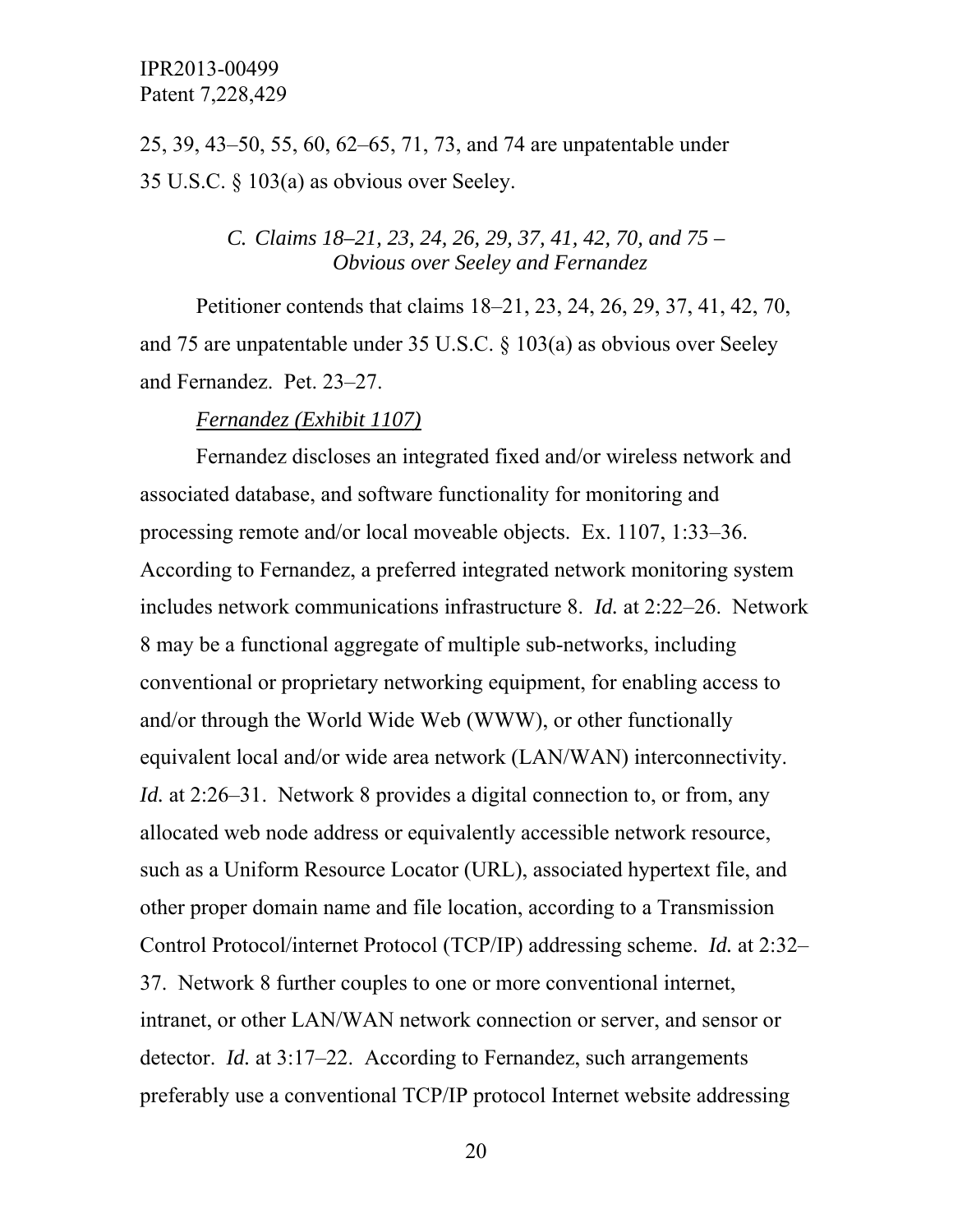scheme. *Id.* at 3:48–50. Fernandez discloses that an overall integrated system preferably includes a geographically or relatively fixed network of multiple detectors uniquely accessible through an Internet browsing interface, overlaid with a mobile set of targets closely associated with, or attached to, certain objects for remote monitoring. *Id.* at 5:46–52.

#### *Analysis*

Petitioner contends that claims 18–21, 23, 24, 26, 29, 37, 41, 42, 70, and 75 are unpatentable under 35 U.S.C. § 103(a) as obvious over Seeley and Fernandez. Pet. 23–27. In support of this asserted ground of unpatentability, Petitioner provides detailed explanations as to how the subject matter of each claim is met by the combined teachings of Seeley and Fernandez, and relies on the Declaration of Dr. Wicker. *Id.* (citing Ex. 1103 ¶¶ 48–52). Specifically, claims 18–21, 23, 24, 26, 29, 37, 41, 42, 70, and 75 each depend, directly or indirectly from claim 1. Petitioner cites Seeley as teaching every limitation of independent claim 1, and cites to portions of Fernandez as teaching the additional limitations in claims 18–21, 23, 24, 26, 29, 37, 41, 42, 70, and 75.

Upon review of Petitioner's analysis and supporting evidence, we are persuaded that Petitioner has demonstrated by a preponderance of the evidence that claims 18–21, 23, 24, 26, 29, 37, 41, 42, 70, and 75 would have been obvious over Seeley and Fernandez.

For example, with respect to "wherein the sensor component is a motion detector," recited in claim 18, Petitioner cites Fernandez for disclosing a motion detector:

Fernandez discloses that an appliance (detector 3) can be implemented using a variety of imaging and non-imaging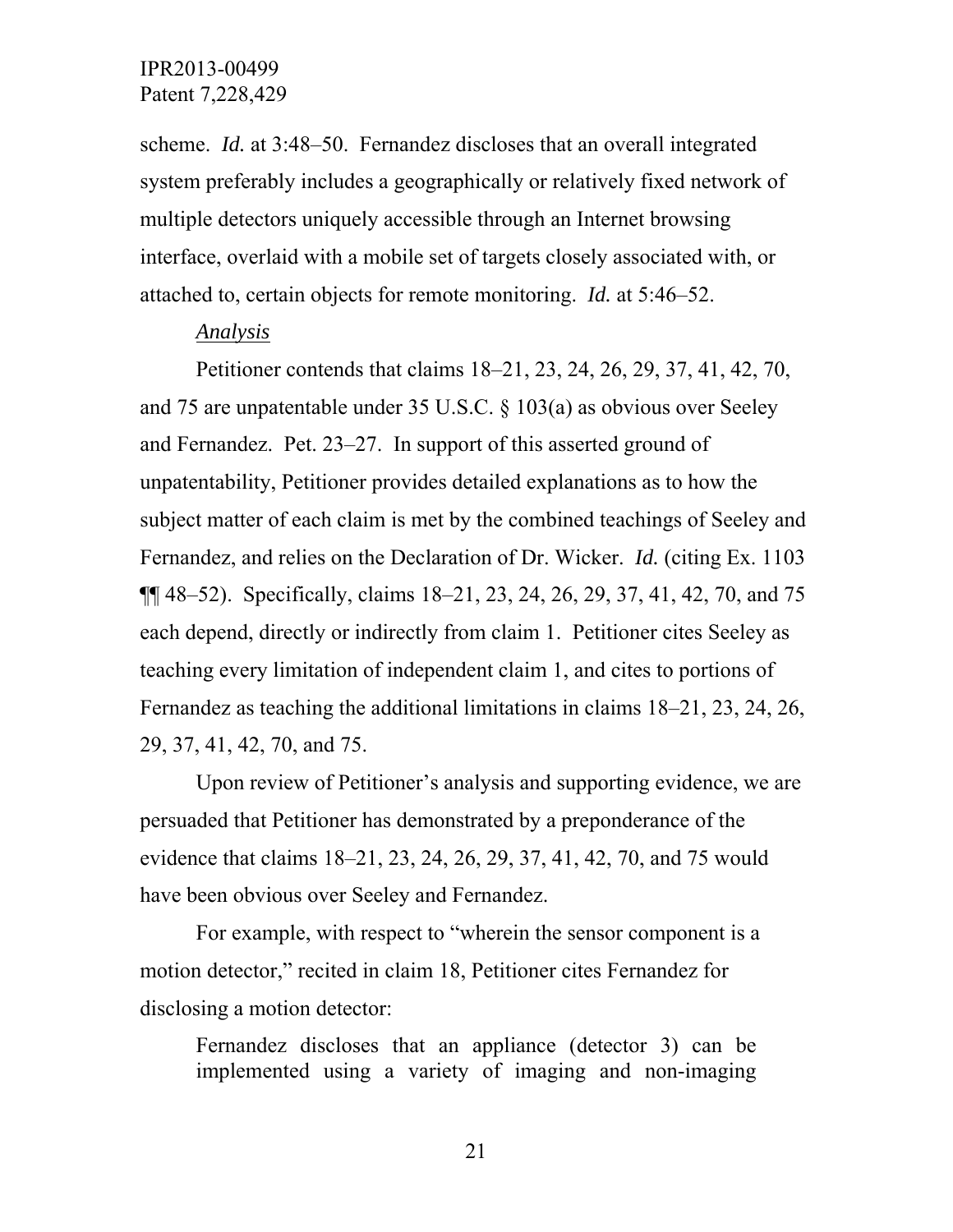sensors. For example, the sensor can be a "motion detector". *See, e.g.*, Fernandez, 4:43-50.

Pet. 26. The cited portion of Fernandez teaches that "detectors **3** may be implemented to sense state and other measurement signals from [a] motion detector." Ex. 1107, 4:43–45. We are persuaded by Petitioner's reasoning.

Petitioner contends that a person of ordinary skill in the art would have been motivated to combine Seeley and Fernandez, and, as support, relies on the Declaration of Dr. Wicker. Pet. 25 (citing Ex. 1103 ¶¶ 48–52). Dr. Wicker states:

Because both Seeley and Fernandez are directed toward disclosures of surveillance and monitoring appliances, a POSITA at the time of invention of the '429 patent would have been motivated to add to or modify the camera units taught by Seeley with any of the detectors and triggering devices commonly incorporated with monitoring systems. Fernandez teaches the use of examples of these types of non-imaging detectors and triggering devices that might be added to the camera units of Seeley. Thus, the combination of the teachings of Seeley and Fernandez would have yielded known, predictable results, based on the knowledge of a POSITA.

Ex. 1103 ¶ 52. We are persuaded by the reasoning in the above-quoted analysis of Dr. Wicker.

Petitioner has also shown by a preponderance of the evidence that a combination of Seeley and Fernandez discloses or suggests every limitation of claims 19–21, 23, 24, 26, 29, 37, 41, 42, 70, and 75.

## *Conclusion*

For the foregoing reasons, we determine that Petitioner has demonstrated, by a preponderance of the evidence, that claims 18–21, 23,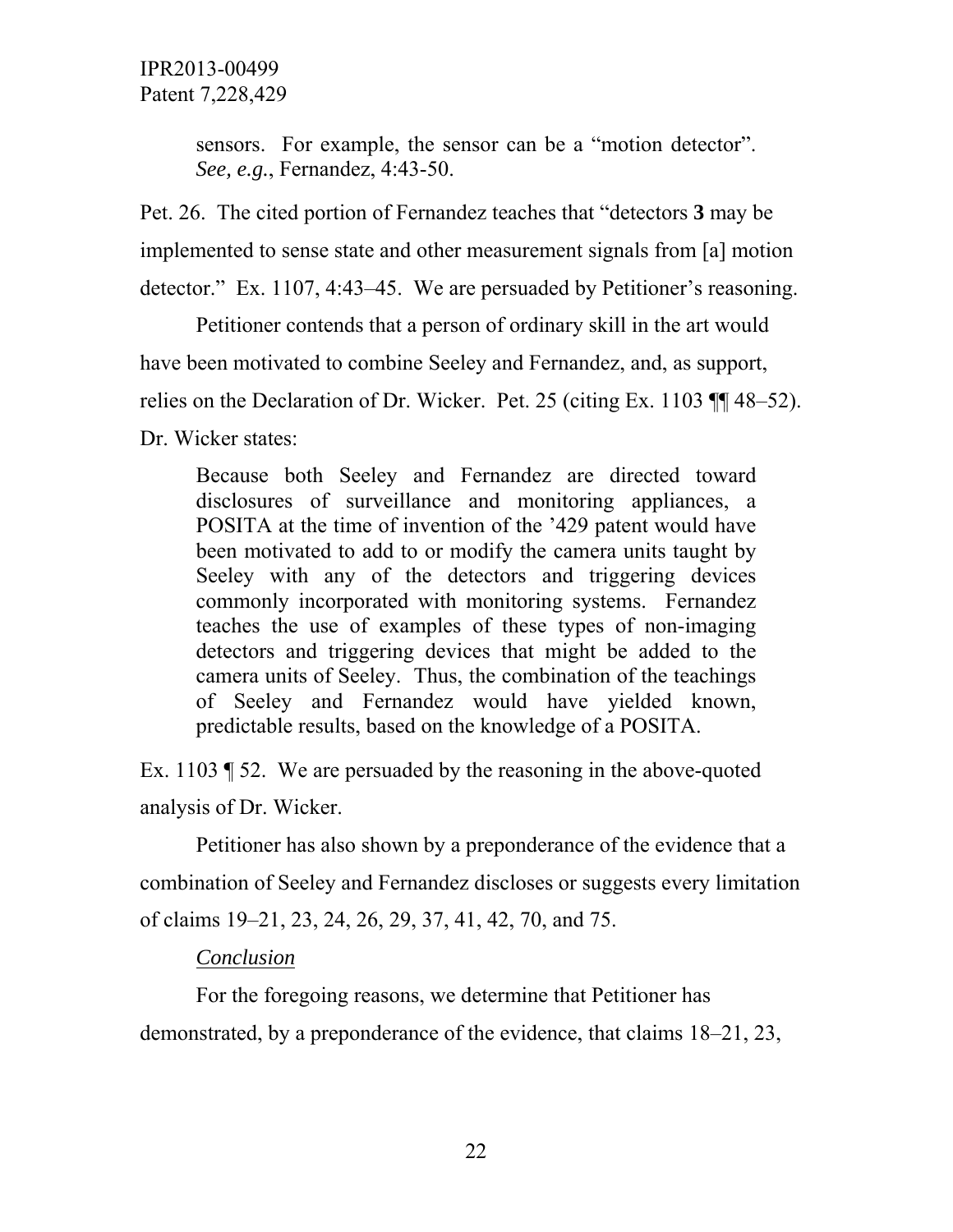24, 26, 29, 37, 41, 42, 70, and 75 of the '429 patent are unpatentable over Seeley and Fernandez.

> *D. Claims 26, 29–31, 37, 42, 52, 54, 55, 58, 72, and 75 – Obvious over Seeley and Maram*

Petitioner contends that claims 26, 29–31, 37, 42, 52, 54, 55, 58, 72, and 75 are unpatentable under 35 U.S.C. § 103(a) as obvious over Seeley and Maram. Pet. 28–33.

#### *Maram (Exhibit 1109)*

Maram discloses a detector unit for use in detecting unauthorized intrusions into homes, offices, factories, and other buildings. Ex. 1109, Abstract. The detector unit comprises a detector such as a passive infrared detector, a radio frequency transmitter that is connected to the detector and that transmits a detector signal when the detector is actuated, and a battery. *Id.*

Figure 1 is reproduced below:



As depicted in Figure 1, the alarm system comprises main control unit ("MCU") 10 connected to a source of main electrical power and to emergency battery 12, which comes into operation should the main electrical power be interrupted. *Id.* at 3:57–61. MCU 10 includes receiver 16 to receive any one of a number of encoded signals, actuator 18, internal siren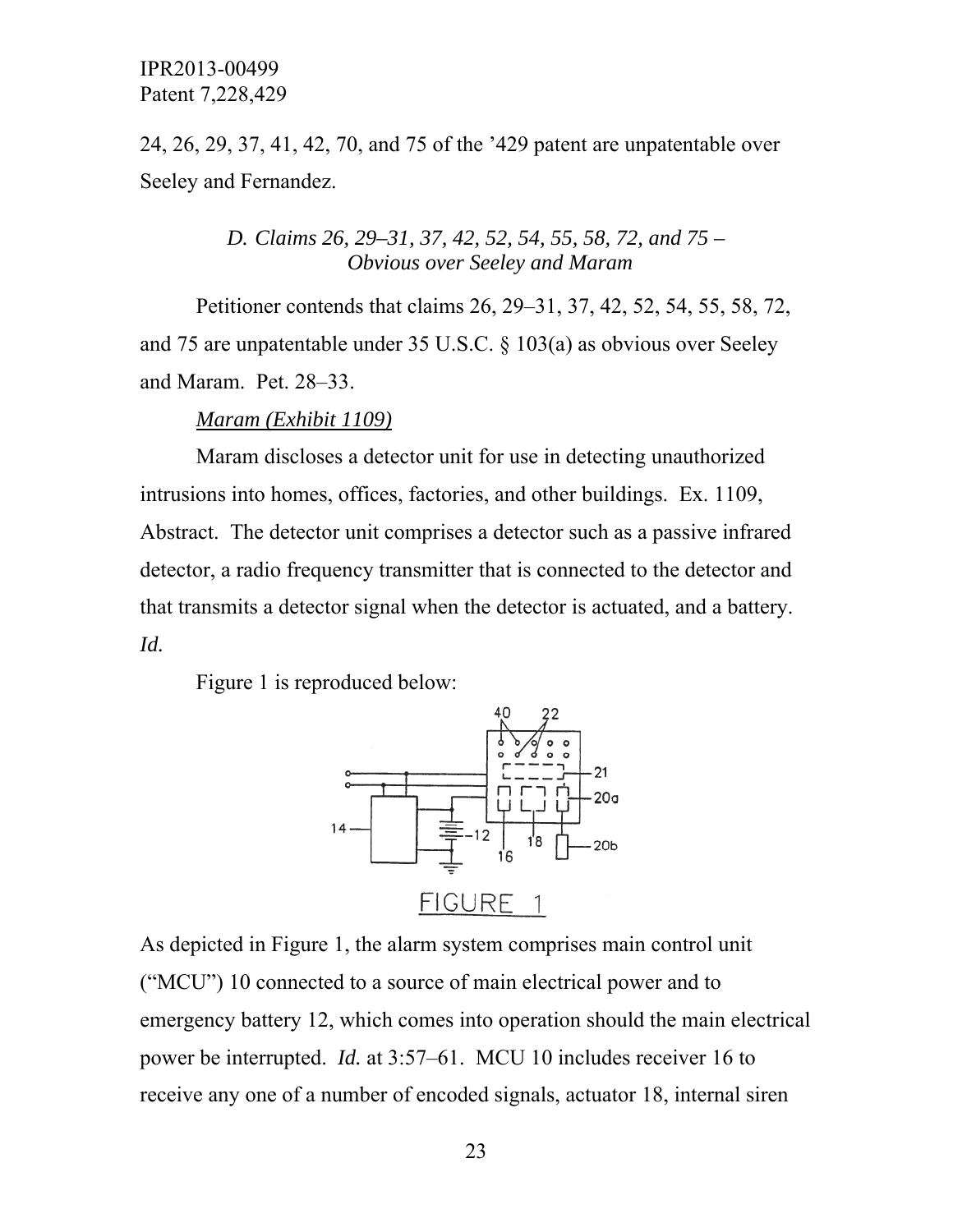20a, external audible alarm emitter 20b, and a display device including an alphanumeric readout display board 21 and a series of identified LEDs 22. *Id.* at 3:63–68. Actuator 18 is operable by receiver 16 when it receives a detector signal to actuate one or both of sirens 20 or to send a signal to a remote emergency monitoring service such as a police station. *Id.* at 3:68– 4:4. LEDs 22 indicate that a particular signal has been received and further details are obtained from the display. *Id.* at 4:4–7. The alarm system comprises a number of detector units 24.

Figure 1A is reproduced below:



Figure 1A depicts a block diagram of detector unit 24 of Maram including detector 28. *Id.* at 3:35–36, 3:56–57. Detector 28 may be, for example, a passive infrared detector, a sonic detector, a micro-switch, a vibrator window switch, a smoke detector, a door switch, a tamper switch, a pressure pad switch, a remote key switch, a monitoring device to monitor, e.g., temperature, humidity, pressure, radiation, or when a particular item is in its proximity. *Id.* at 2:38–50. Detector 28 also may be a panic button. *Id.* at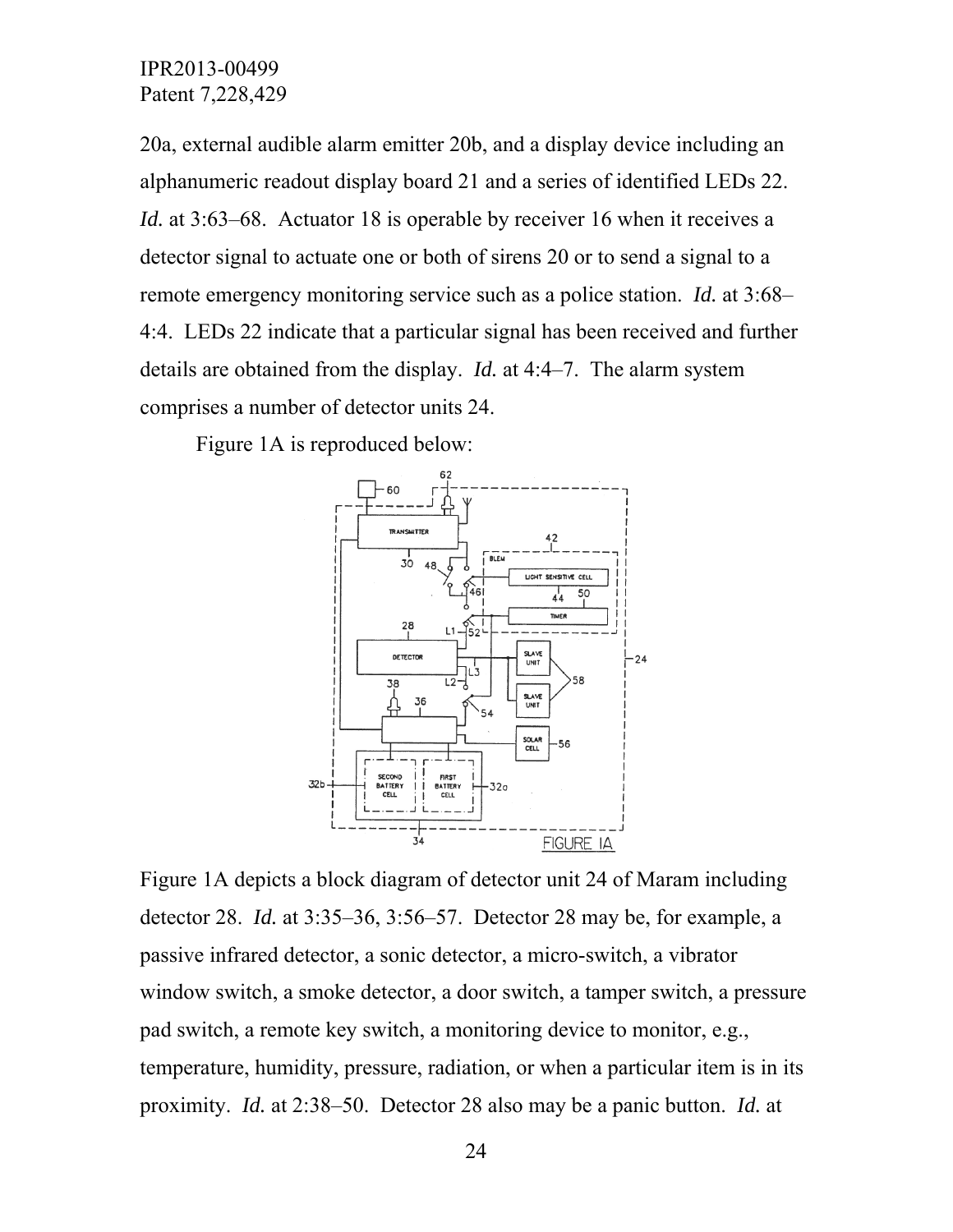7:7–9. Detector unit 24 may be contained within a housing into which an emergency button is formed. *Id.* at 2:56–57. On depression of the emergency button, transmitter 30 sends a signal detectable by MCU 10. *Id.*  at 2:59–61.

#### *Analysis*

Petitioner contends that claims 26, 29–31, 37, 42, 52, 54, 55, 58, 72, and 75 are unpatentable under 35 U.S.C. § 103(a) as obvious over Seeley and Maram. Pet. 28–33. In support of this asserted ground of unpatentability, Petitioner provides detailed explanations as to how the subject matter of each claim is met by the combined teachings of Seeley and Maram, and relies on the Declaration of Dr. Wicker. *Id.* (citing Ex. 1103 ¶¶ 53–59). Specifically, claims 26, 29–31, 37, 42, 52, 54, 55, 58, 72, and 75 each depend, directly or indirectly from claim 1. Petitioner cites Seeley as teaching every limitation of independent claim 1, and cites to portions of Maram as teaching the additional limitations in claims 26, 29–31, 37, 42, 52, 54, 55, 58, 72, and 75.

Upon review of Petitioner's analysis and supporting evidence, we are persuaded that Petitioner has demonstrated by a preponderance of the evidence that claims 26, 29–31, 37, 42, 52, 54, 55, 58, 72, and 75 would have been obvious over Seeley and Maram.

For example, with respect to "wherein the sensor component is a humidistat," recited in claim 30, Petitioner cites Maram for disclosing a humidistat:

Maram discloses that "[t]he detector may also be a monitoring device to monitor . . . humidity . . ." *See, e.g.*, Maram, 2:46-47.

Pet. 31. We are persuaded by Petitioner's reasoning.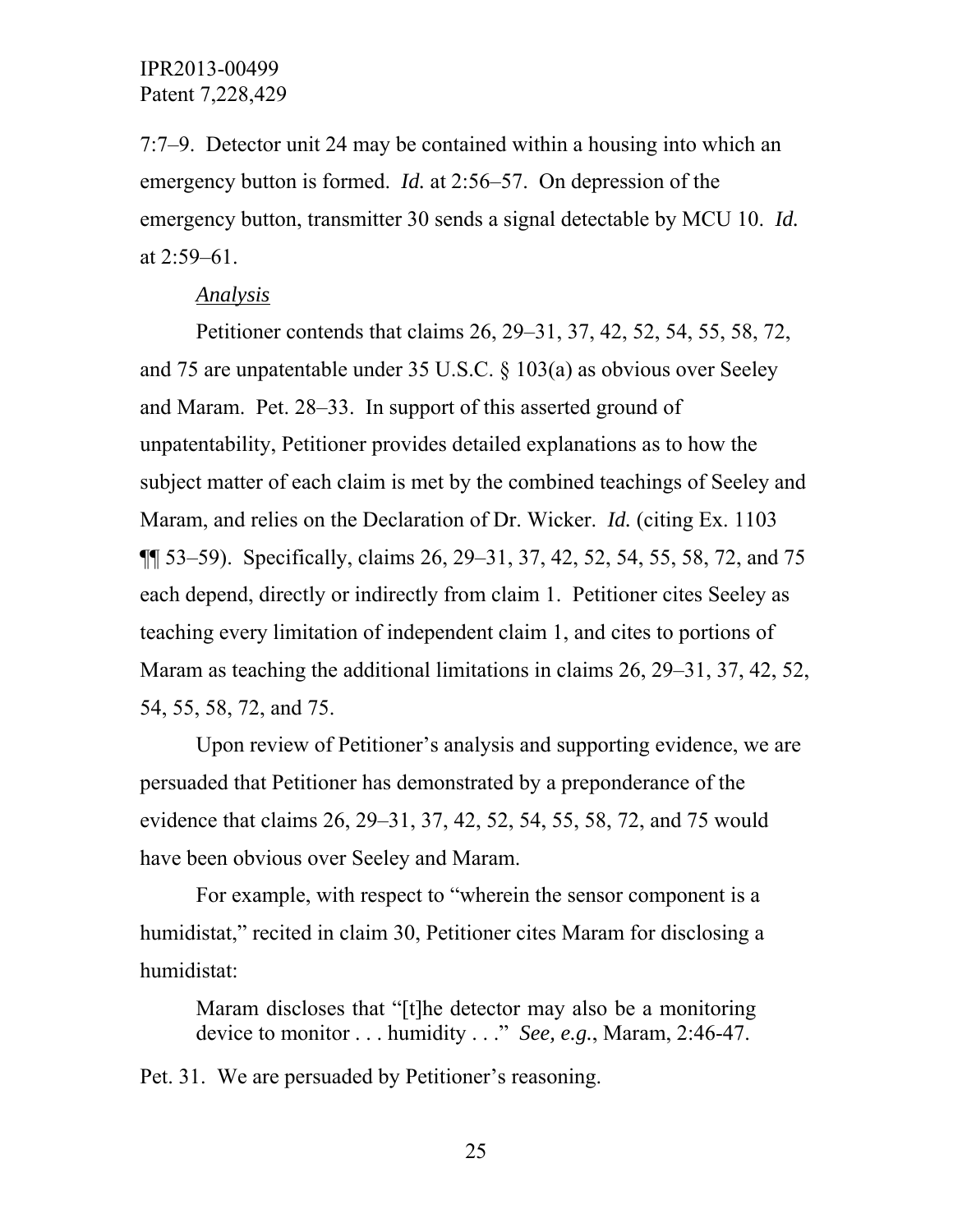. . . .

With respect to "wherein the sensor is a pull handle fire alarm,"

recited in claim 72, Petitioner cites Maram for disclosing a fire detector and an emergency button:

Maram discloses the detector units comprise "fire detectors." Maram further discloses that on depression (activation) of the emergency button the transmitter gives off a signal (initiate specific actions). *See, e.g.*, Maram, 2:59-61. [sic] 1:13-16, 2:43-46. See discussion immediately following this claim chart.

As to claim 72, a POSITA at the time of the invention would have been motivated to include a pull handle fire alarm, a wellknown, commonly used fire alarm, as an emergency button as taught by Maram to give off a fire alarm signal when fire is detected by the fire detector taught by Maram. Wicker, Decl. ¶ 59.

Pet. 32–33. Paragraph 59 of Dr. Wicker's Declaration states:

Maram discloses "fire detectors" and "an emergency button," that when depressed (activated) gives off an alarm signal. *See, e.g.*, Maram, 2:59-61. [sic] 1:13-16, 2:43-46. A POSITA at the time of the invention would have been motivated to include a pull-handle fire alarm in addition to or in lieu of the emergency button to send a fire alarm signal when fire is detected by the fire detector taught by Maram. The pull handle fire alarm was a well-known, commonly used fire alarm at the time of the invention.

Ex. 1103 ¶ 59. We are persuaded by the reasoning in the above-quoted analysis of Dr. Wicker.

Petitioner contends that a person of ordinary skill in the art would have been motivated to combine Seeley and Maram, and, as support, relies on the Declaration of Dr. Wicker. Pet. 29–30 (citing Ex. 1103 ¶¶ 53–59). Dr. Wicker states: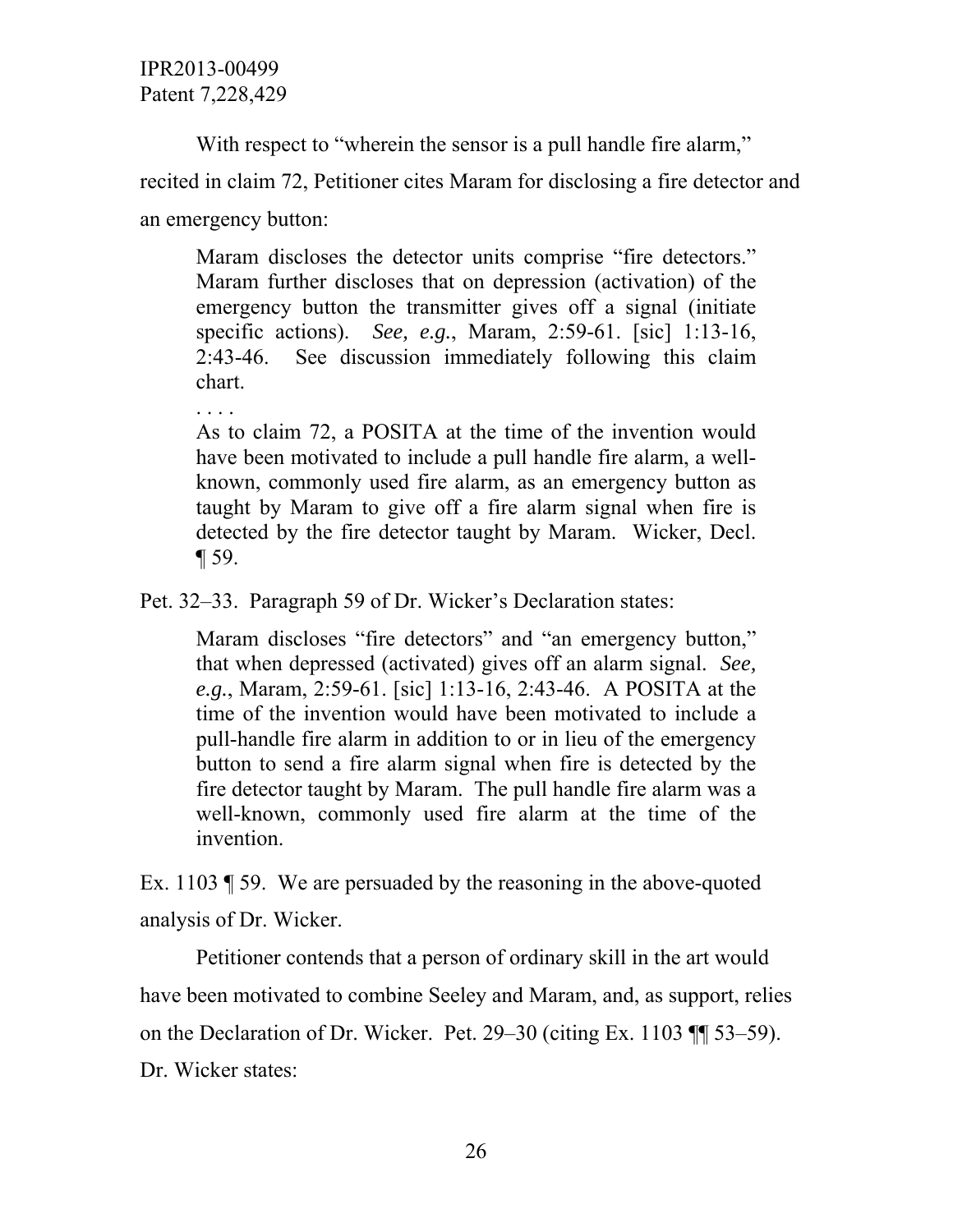> Because both Seeley and Maram are directed toward disclosures of surveillance and monitoring appliances, a POSITA at the time of invention of the '429 patent would have been motivated to add to or modify the camera units taught by Seeley with any of the detectors, the emergency button, and/or warning indicator devices commonly incorporated with a detector unit in monitoring systems as taught by Maram. Thus, the combination of the teachings of Seeley and Maram would have yielded known, predictable results, based on the knowledge of a POSITA.

Ex. 1103 ¶ 58. We are persuaded by the reasoning in the above-quoted analysis of Dr. Wicker.

Petitioner has also shown by a preponderance of the evidence that a combination of Seeley and Maram discloses or suggests every limitation of claims 26, 29, 31, 37, 42, 52, 54, 55, 58, and 75.

#### *Conclusion*

For the foregoing reasons, we determine that Petitioner has demonstrated, by a preponderance of the evidence, that claims 26, 29–31, 37, 42, 52, 54, 55, 58, 72, and 75 of the '429 patent are unpatentable over Seeley and Maram.

*E. Claims 32, 34, 36, 42, 43, 50, 53, 55–57, 60, 65, 67, 75, and 76 – Obvious over Seeley and Body* 

Petitioner contends that claims 32, 34, 36, 42, 43, 50, 53, 55–57, 60, 65, 67, 75, and 76 are unpatentable under 35 U.S.C. § 103(a) as obvious over Seeley and Body. Pet. 33–37.

#### *Body (Exhibit 1119)*

Body discloses a controller for use in a monitoring system with an existing communications network. Ex. 1119, Abstract. The controller includes inputs capable of receiving data from a number of differing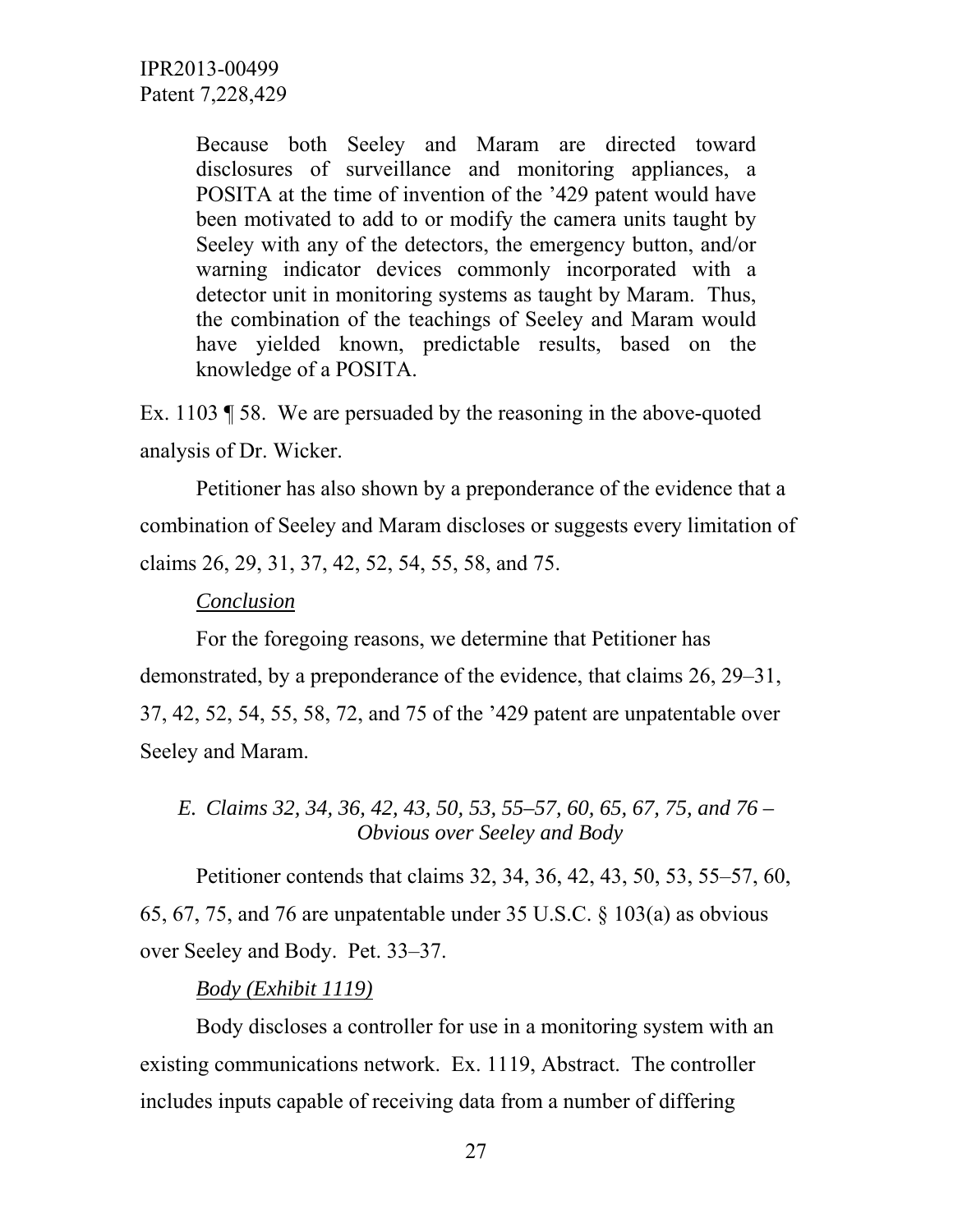peripheral devices, processing means to process the data into a format suitable for the existing communications network, and a data output capable of connection to the communications network. *Id.* Figure 1 is reproduced below:



Figure 1 "is a schematic of a security system incorporating a controller in accordance with one embodiment of the present invention." *Id.* at 12:9–10. As shown in Figure 1, the monitoring system includes server 2 connected via a local area network to a number of workstations or terminals 3. *Id.* at 12:15–16. The system also includes a number of controllers 4. *Id.* at 12:19.

Controller 4 is preferably an intelligent, microprocessor-based controller capable of communicating with up to sixteen field devices. *Id.* at 13:1–2. These devices may include contactless smart card and proximity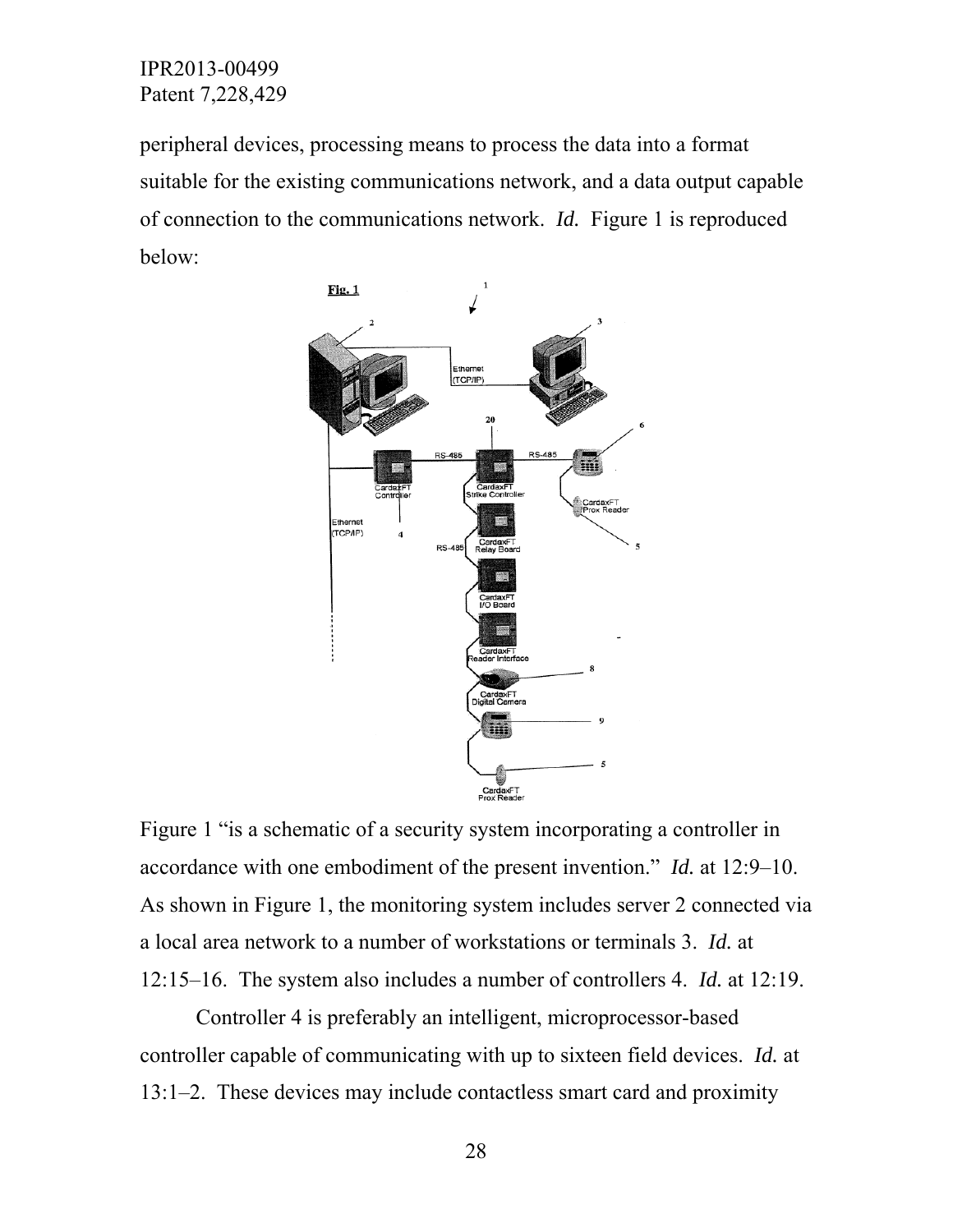card readers 5 and 6, input and output panels 7, digital video cameras 8, and digital intercoms 9. *Id.* at 13:2–4. In a preferred embodiment, the system includes "plus" card readers 6, which include a keypad with numeric keys and function keys and a 128x32 pixel LCD display. *Id.* at 13:20–23. Controller 4 performs alarm and event monitoring and is capable of programmable logic control type functions. *Id.* at 13:8–9. Controller 4 will buffer and route image intercom information to an appropriate server or workstation PC along with data received from other peripheral devices. *Id.*  at 13:9–11. An operator can view images from any camera 8 in the system by using an operator workstation, and can configure the system to store several images from a given camera when a certain alarm occurs. *Id.* at  $15:4–6.$ 

The occurrence of certain pre-selected events can trigger transmission of stored images to a server such that the server will have recorded a number of images from before, during, and after an event. *Id.* at 15:7–9. The details of which event triggered the image recording is included as data with the sequence of images, when the sequence of images is sent to the server for recording to a hard disk. *Id.* at 15:12–14. This allows the operator to navigate directly to the sequence of images and play the images back. *Id.* at 15:16–18. For example, when acknowledging an alarm, an operator can request to view any images associated with that alarm and immediately play back several seconds worth of images that were recorded around the time of the alarm. *Id.* at 15:19–22. In addition, a person at one of digital intercoms 9 may press appropriate keys to generate an event that is reported to the operator at the workstation. *Id.* at 16:10–11. The operator may then accept the call by switching on digital intercom 9. *Id.* at 16:11–12.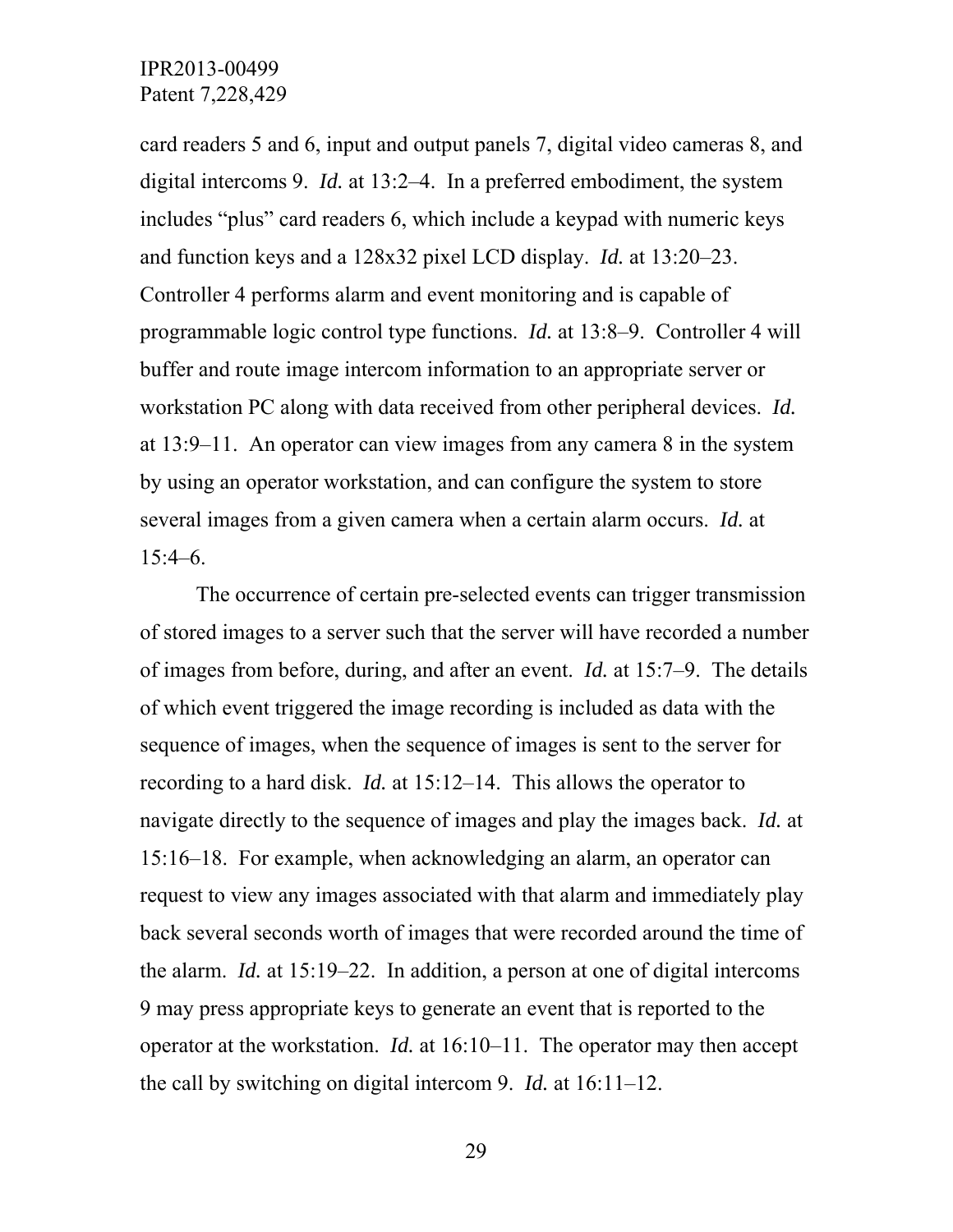#### *Analysis*

Petitioner contends that claims 32, 34, 36, 42, 43, 50, 53, 55–57, 60, 65, 67, 75, and 76 are unpatentable under 35 U.S.C. § 103(a) as obvious over Seeley and Body. Pet. 33–37. In support of this asserted ground of unpatentability, Petitioner provides detailed explanations as to how the subject matter of each claim is met by the combined teachings of Seeley and Body, and relies on the Declaration of Dr. Wicker. *Id.* (citing Ex. 1103 ¶¶ 60–63). Specifically, claims 32, 34, 36, 42, 43, 50, 53, 55–57, 60, 65, 67, 75, and 76 each depend, directly or indirectly from claim 1. Petitioner cites Seeley as teaching every limitation of independent claim 1, and cites to portions of Body as teaching the additional limitations in claims 32, 34, 36, 42, 43, 50, 53, 55–57, 60, 65, 67, 75, and 76.

Upon review of Petitioner's analysis and supporting evidence, we are persuaded that Petitioner has demonstrated by a preponderance of the evidence that claims 32, 34, 36, 42, 43, 50, 53, 55–57, 60, 65, 67, 75, and 76 would have been obvious over Seeley and Body.

For example, with respect to "wherein the sensor component comprises a programmable module for sending a control signal to a remote device," recited in claim 32, Petitioner cites Body for disclosing a controller:

Body discloses that "a controller may have part of its processing capability, information to allow it to determine whether an event is an alarm based on the following criteria…whether the source and type of event is a group of alarm points;"(programmable module) and "the controller may only communicate selected data [control signal] to an operator on the communications network" (e.g., "the operator work station 3" (a remote device)). *See, e.g.*, Body, 9:7-15, 10:11-12, 16:10-11.

Pet. 34–35. We are persuaded by Petitioner's reasoning.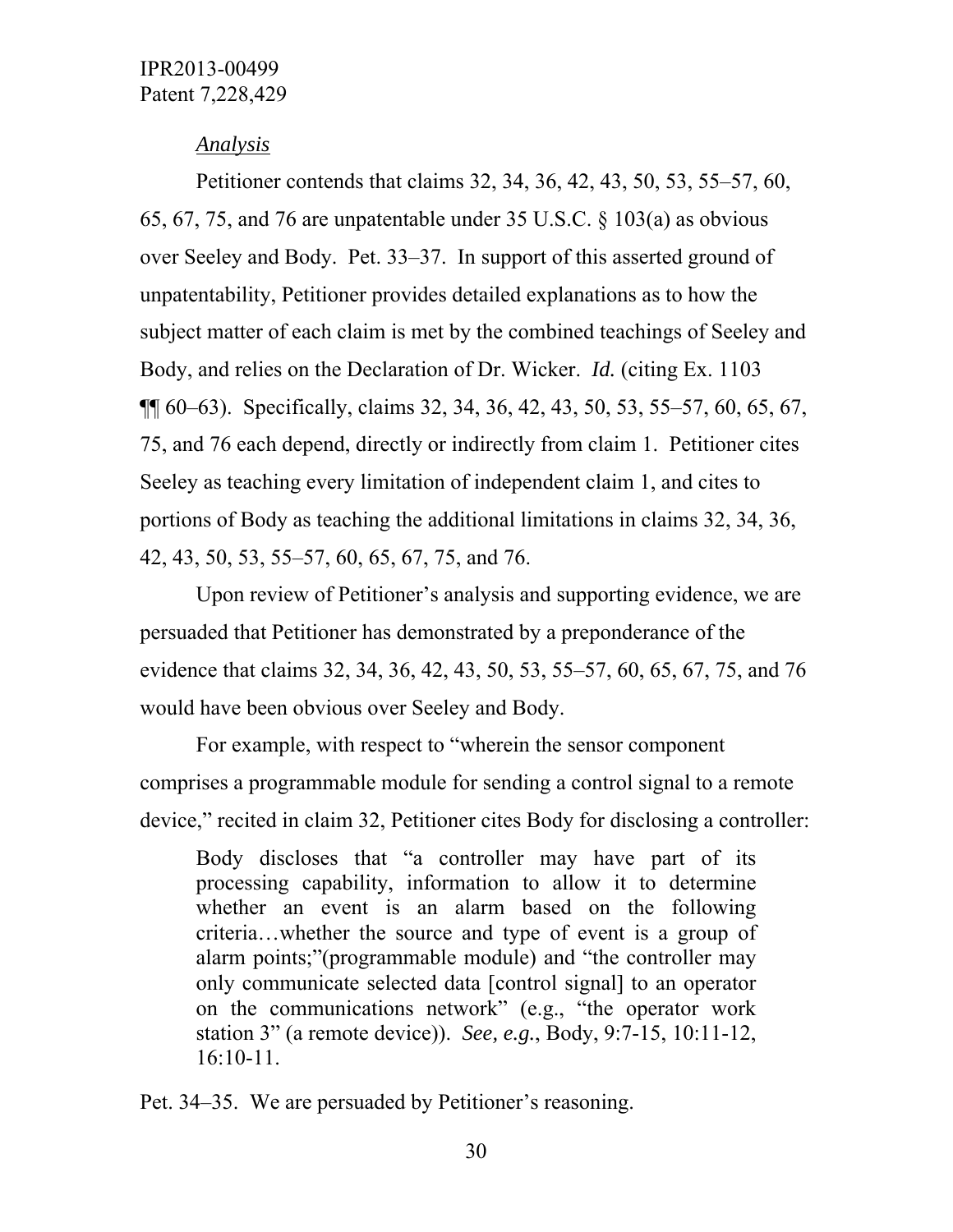Petitioner contends that a person of ordinary skill in the art would have been motivated to combine Seeley and Body, and, as support, relies on the Declaration of Dr. Wicker. *Id.* at 34 (citing Ex. 1103 ¶¶ 60–63). Dr. Wicker states:

Because both Seeley and Body are directed toward disclosures of security/surveillance/monitoring appliances, a POSITA at the time of invention of the '429 patent would have been motivated to combine the camera units as taught by Seeley with the controller and its associated peripheral devices as taught by Body, because both references teach using known components (cameras, other forms of sensors, detectors, and access controller) in the same way for use in surveillance/security systems. Thus, the combination of the teachings of Seeley and Body would have yielded known, predictable results, based on the knowledge of a POSITA.

Ex. 1103 ¶ 62. We are persuaded by the reasoning in the above-quoted analysis of Dr. Wicker.

Claim 67, which depends from claim 65, recites "the access control

including an automatic camera switching based on an access attempt."

Petitioner cites Body for disclosing automatic camera switching:

Body discloses the access controller 4 is connected to cameras 8. Body further discloses that any event or alarm (access control attempt) "may trigger recording of sound from an intercom" (automatically switches on audio). *See, e.g.*, Body, 12:21-13:4, 16:21-22. See further discussion immediately following this claim chart.

. . . .

As to claim 67, it would have been obvious to POSITA to include automatic camera switching to automatically switch on video in the area of a triggered sensor in view of the disclosure in Body to automatically switch on audio when an alarm occurs, [sic] Wicker, Decl. ¶ 63.

Pet. 37. Paragraph 63 of Dr. Wicker's Declaration states: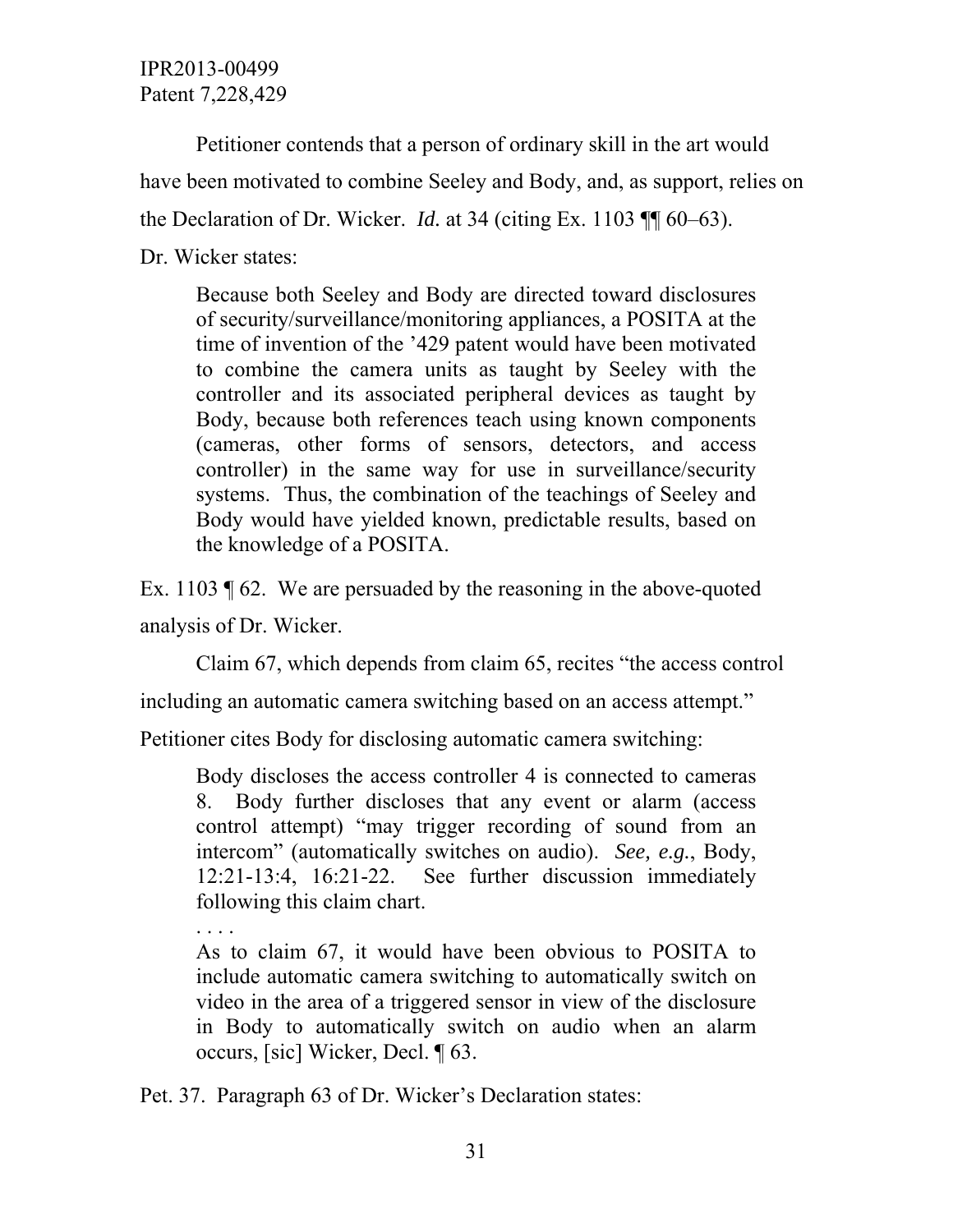Body discloses that the access controller 4 is connected to cameras 8 and any event or alarm "may trigger recording of sound from an intercom." *See e.g.,* Body, 12:21-13:4, 16:21- 22. The event or alarm can be based on an access control attempt and can automatically switch on audio recordings. A POSITA at the time of the invention of the '429 patent would have been motivated to include automatic camera switching between cameras to automatically switch on video for the camera(s) that view the area around a sensor that senses access at a control point, in view Body's teaching of automatically switching on audio if there is an attempted access.

Ex. 1103 ¶ 63. We are persuaded by the reasoning in the above-quoted analysis of Dr. Wicker.

Petitioner has also shown by a preponderance of the evidence that a combination of Seeley and Body discloses or suggests every limitation of claims 34, 36, 42, 43, 50, 53, 55–57, 60, 65, 75, and 76.

## *Conclusion*

For the foregoing reasons, we determine that Petitioner has demonstrated, by a preponderance of the evidence, that claims 32, 34, 36, 42, 43, 50, 53, 55–57, 60, 65, 67, 75, and 76 of the '429 patent are unpatentable over Seeley and Body.

*F. Claims 15–18, 20, 23–25, 43–50, 65, 66, and 71 – Obvious over the Mobotix Brochure*

Petitioner contends that claim 15–18, 20, 23–25, 43–50, 65, 66, and 71 are unpatentable under 35 U.S.C. § 103(a) as obvious over the Mobotix Brochure. Pet. 38–47.

#### *Mobotix Brochure (Exhibit 1106)*

The Mobotix Brochure discloses a weatherproof camera with ISDN and Ethernet connections, an integrated computer, Linux, and sensors.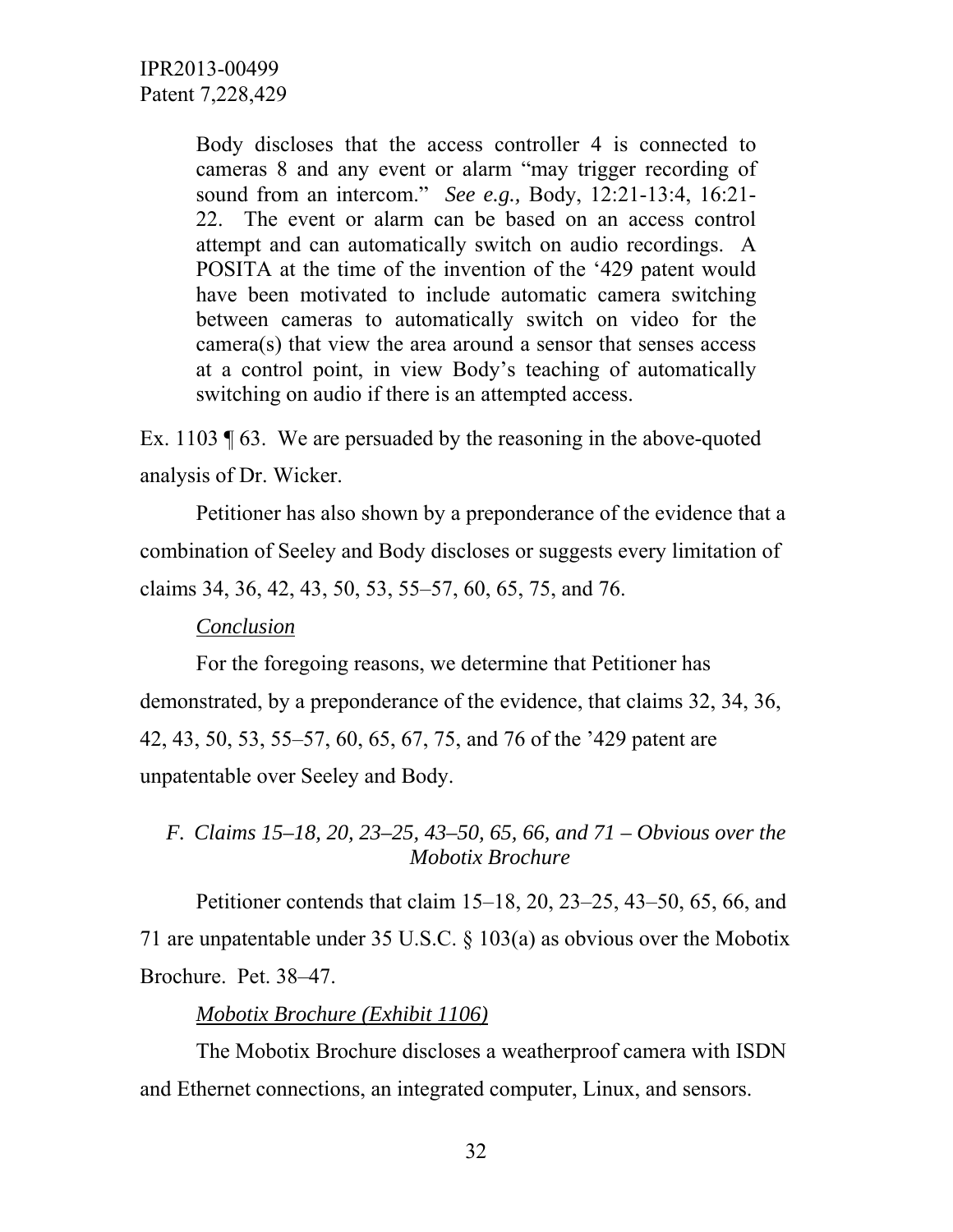Ex. 1106, 1. The camera is suited for use in video surveillance and as an alarm system. *Id.* at 1. The connection of the camera to the viewer can be setup via an integrated Ethernet interface, an ISDN modem, an external analog modem and mobile telephone, or an optional integrated Global System for Mobile communications ("GSM") module. *Id*. The camera includes a built-in webserver. *Id.* at 2. The camera uses all digital CMOS image sensors with 640x480 pixels and 24-bit color depth. *Id.* at 1, 4. The camera includes an image processor. *Id.* at 2. The image processor supports multiple data formats including grayscale fax, RAW, JPEG, TIFF, and H.320 ISDN. *Id.* at 5.

Image transfer can be carried out via fax, e-mail, FTP, or HTTP. *Id*. Image sequences can be stored and accessed later. *Id*. It is also possible to transfer live video via ISDN in a small image format, and to call up a detailed larger image when required. *Id*. The camera can send recorded images according to a fixed time schedule or externally triggered events or in response to specific inquiries by dialing in via a browser. *Id.* The camera may be fitted with external sensors such as an external switch, a microphone, a sensor for detecting changes in light level, a sensor for detecting temperature fluctuations, a telephone/fax, and a laser light barrier. *Id.* at 6. In addition, the camera features a 24V/100 mA output that provides remote control of lights, alarms, or even household appliances using an external relay that can be activated via the internet, as well as locally by camera events. *Id*. An optional internal accumulator (i.e., battery) can provide hours of back-up and thereby save images in an event of a power failure. *Id.* at 1.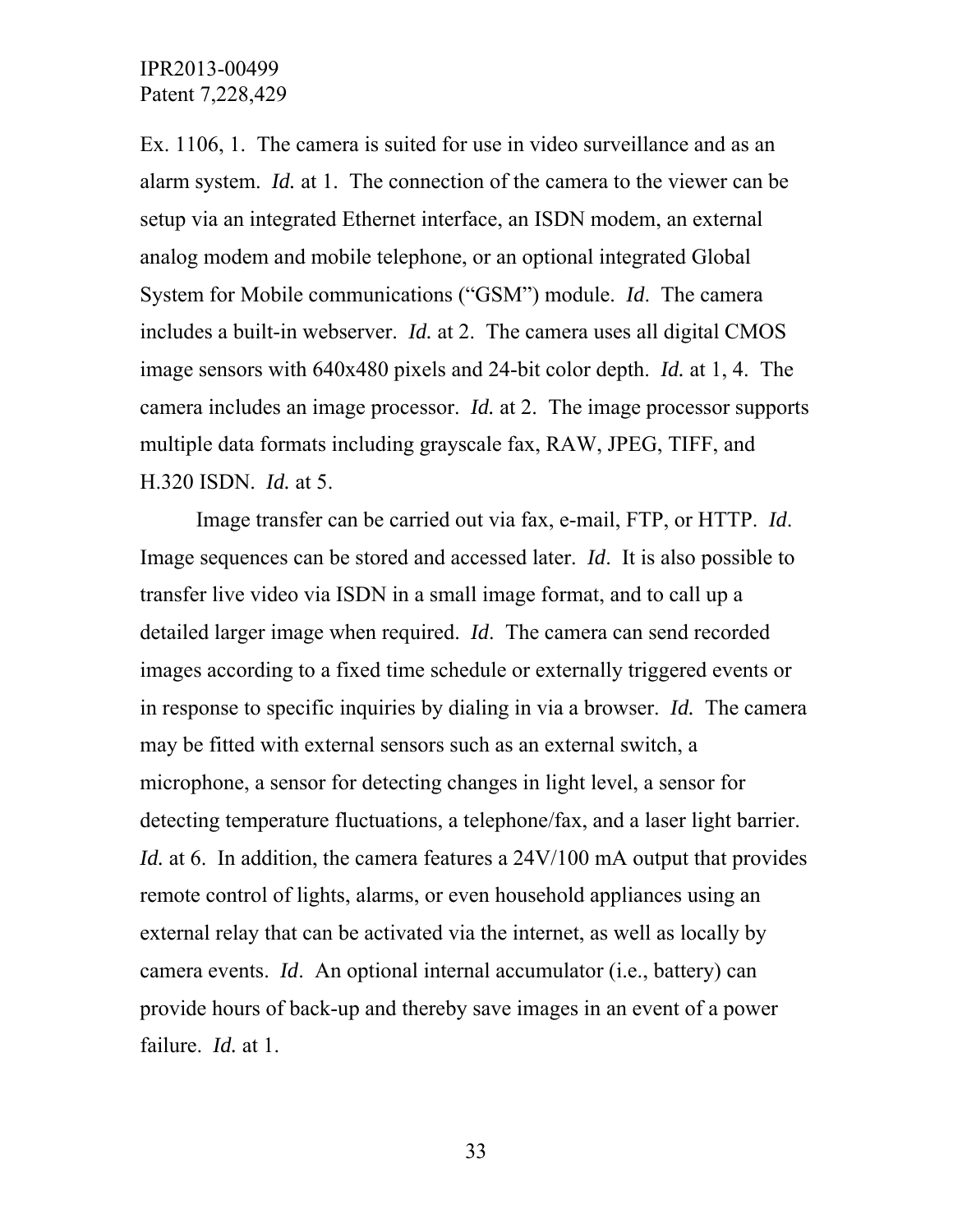#### *Analysis*

Petitioner contends that claims 15–18, 20, 23–25, 43–50, 65, 66, and 71 are unpatentable under 35 U.S.C. § 103(a) as obvious over the Mobotix Brochure. Pet. 38–47. In support of this asserted ground of unpatentability, Petitioner provides detailed explanations as to how the claimed subject matter of each claim is met by the Mobotix Brochure, and relies on a Declaration of Dr. Wicker. *Id.* (citing Ex. 1103 ¶¶ 65–67, 93, 94). As claims 15–18, 20, 23–25, 43–50, 65, 66, and 71 each depend, directly or indirectly, from claim 1, Petitioner's detailed explanations as to how each limitation of those claims is disclosed or suggested by the Mobotix Brochure also address the limitations set forth in claim 1. *Id.* at 38–43.

Upon review of Petitioner's analysis and supporting evidence, we are persuaded that Petitioner has demonstrated by a preponderance of the evidence that claims 15–18, 20, 23–25, 43–50, 65, 66, and 71 would have been obvious over the Mobotix Brochure.

Petitioner acknowledges that the Mobotix Brochure does not disclose expressly a "multiplexer," as recited in independent claim 1, because the Mobotix Brochure merely discloses that "it is also possible to transfer a live video via ISDN in a small image format and call up the detailed large image when required." Pet. 42 (quoting Ex. 1106, 5). Petitioner then cites the Declaration of Dr. Wicker (*Id.*) for the following:

One feature of the camera described by the Mobotix Brochure is that the camera is able to transmit both live video and detailed large images, when those images are required. Mobotix Brochure at pg. 5. Thus, the camera is able to transmit both live video and detailed images at the same time. A POSITA [Person of Ordinary Skill In The Art] at the time of invention of the '429 patent would understand from a technical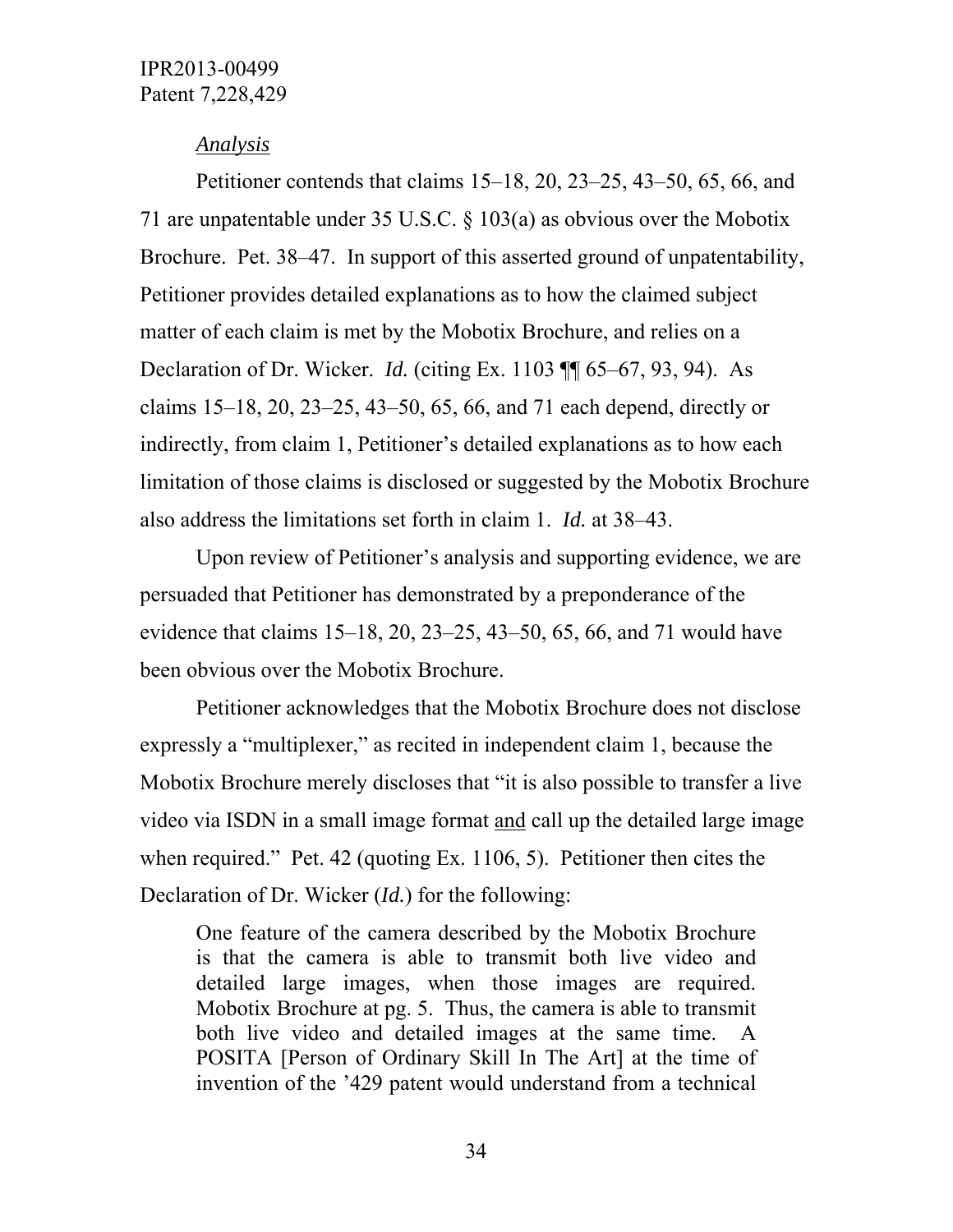perspective that a multiplexer could be used to combine the live video signal with the detailed image signal, in compressed or uncompressed forms, to transmit a single combined signal containing video and image information.

Ex. 1103 ¶ 65. We are persuaded by the reasoning in the above-quoted analysis of Dr. Wicker.

With respect to the "motion detector" recited in claim 18, Petitioner cites the Mobotix Brochure as disclosing an "IR motion detector." Pet. 44 (citing Ex. 1106, 8). We are persuaded by Petitioner's reasoning.

With respect to "the appliance further configure [sic] to provide access control," recited in claim 65, Petitioner cites the Mobotix Brochure as disclosing that the camera appliance is configured to "provide 'access authorisation [sic] to the network as well as authorisation [sic] to access the camera.'" Pet. 45 (citing Ex. 1106, 3). We are persuaded by Petitioner's reasoning.

Petitioner has also shown by a preponderance of the evidence that the Mobotix Brochure discloses or suggests every limitation of claims 15–18, 20, 23–25, 43–50, 66, and 71.

#### *Conclusion*

For the foregoing reasons, we determine that Petitioner has demonstrated, by a preponderance of the evidence, that claims 15–18, 20, 23–25, 43–50, 65, 66, and 71 of the '429 patent are unpatentable over the Mobotix Brochure.

#### III. CONCLUSION

We conclude Petitioner has shown by a preponderance of the evidence that: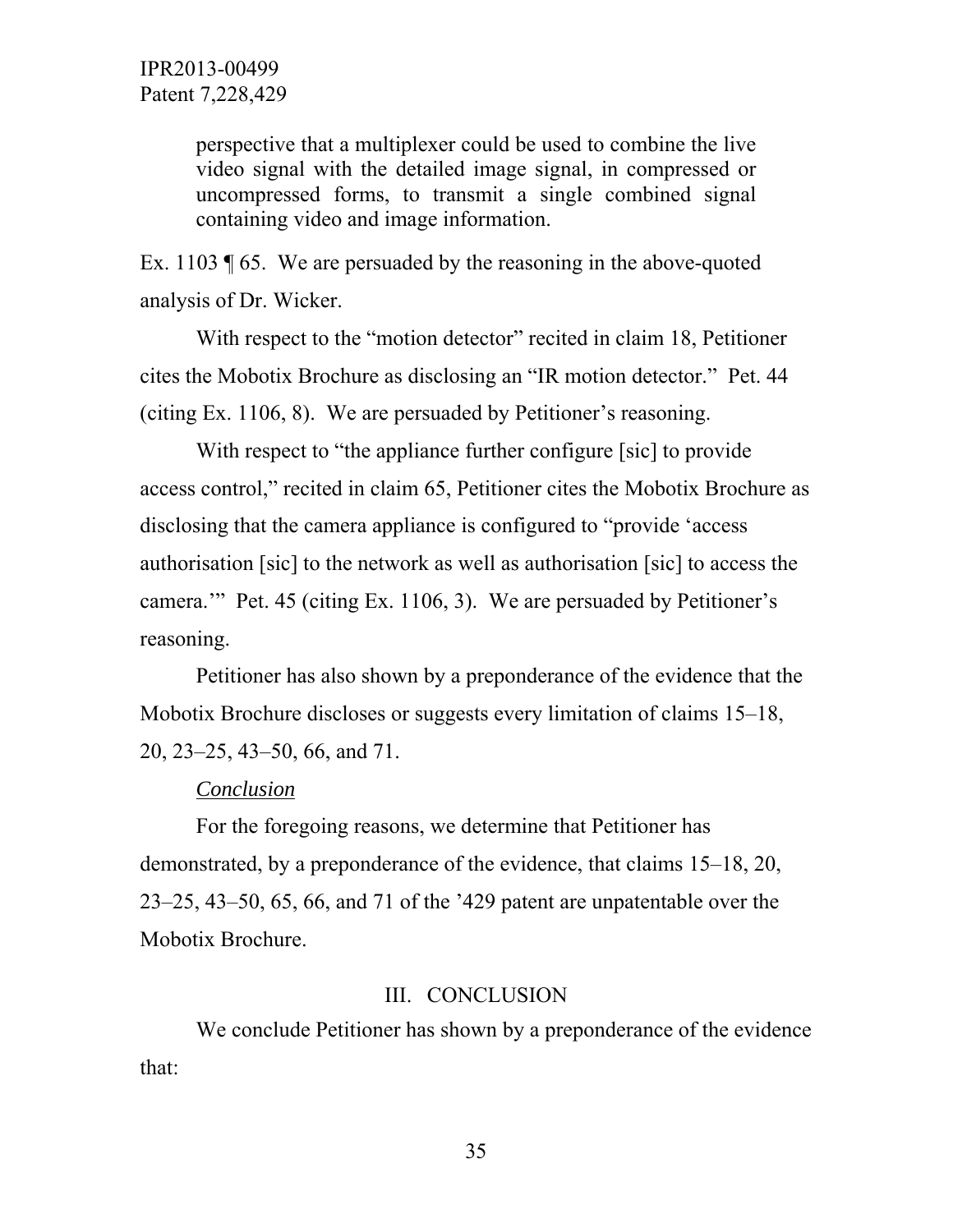- 1. Claims 15–18, 23–25, 39, 43–50, 55, 60, 62–65, 71, 73, and 74 are unpatentable under 35 U.S.C. § 103(a) as obvious over Seeley;
- 2. Claims 18–21, 23, 24, 26, 29, 37, 41, 42, 70, and 75 are unpatentable under 35 U.S.C. § 103(a) as obvious over Seeley and Fernandez;
- 3. Claims 26, 29–31, 37, 42, 52, 54, 55, 58, 72, and 75 are unpatentable under 35 U.S.C. § 103(a) as obvious over Seeley and Maram;
- 4. Claims 32, 34, 36, 42, 43, 50, 53, 55–57, 60, 65, 67, 75, and 76 are unpatentable under 35 U.S.C. § 103(a) as obvious over Seeley and Body; and
- 5. Claims 15–18, 20, 23–25, 43–50, 65, 66, and 71 are unpatentable under 35 U.S.C. § 103(a) as obvious over the Mobotix Brochure.

#### IV. ORDER

Accordingly, it is

ORDERED that claims 15–21, 23–26, 29–32, 34, 36, 37, 39, 41–50,

52–58, 60, 62–67, and 70–76 of the '429 patent are held unpatentable; and

FURTHER ORDERED that because this is a final written decision, parties to the proceeding seeking judicial review of the decision must comply with the notice and service requirements of 37 C.F.R. § 90.2.